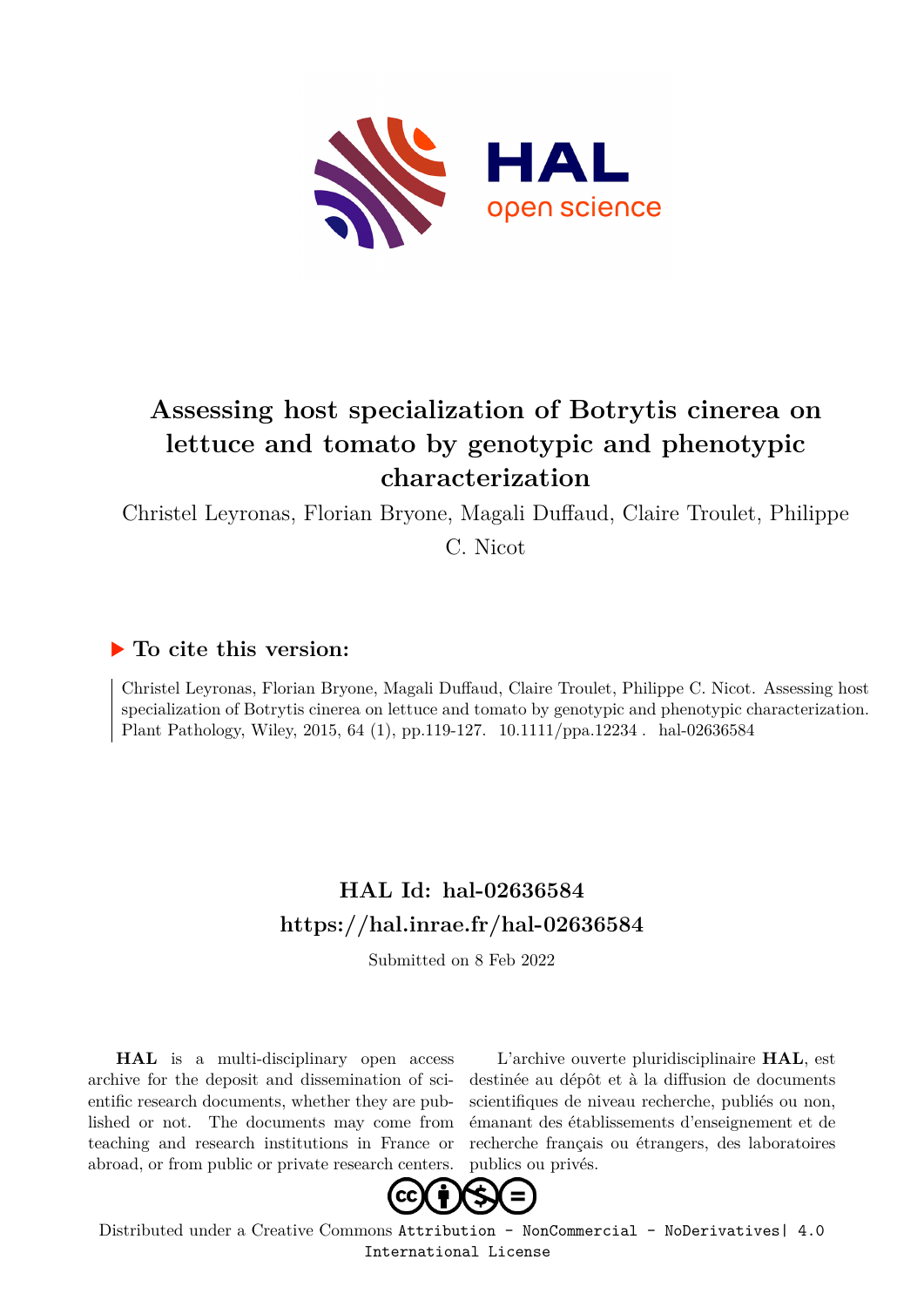### **Short title**: Host specialization of *B. cinerea*

- **Informative title:** Assessing host specialization of *Botrytis cinerea* on lettuce and tomato by genotypic and phenotypic characterization. C. Leyronas\*, F. Bryone, M. Duffaud, C. Troulet, P.C. Nicot
- INRA, UR0407, Pathologie Végétale, F-84140 Montfavet, France
- \*corresponding author: christel.leyronas@avignon.inra.fr
- 
- **Keywords :** aggressiveness, genetic diversity, microsatellite markers, *Solanum lycopersicum*,
- *Lactuca sativa*
- 

### **Abstract**

 This study tested the hypothesis that *B. cinerea* shows host specialization on tomato and lettuce, using phenotypic and genotypic tools. Strains were isolated from tomato and lettuce grown together in a same greenhouse. Forty-four lettuce strains and forty-two tomato strains were investigated for their genetic diversity and their aggressiveness. Both gene diversity and allelic richness were significantly higher in lettuce strains than in tomato strains (P=0.01). Cluster analysis revealed a clear structure of the strains under study in two clusters. However, this structure did not separate the strains according to their host of origin. Tomato strains were significantly more aggressive than lettuce strains when inoculated on tomatoes (P=0.001). But no significant differences in aggressiveness were observed when the strains were inoculated on lettuce (P=0.17) or on apple (P=0.87). Our results suggest an absence of clear host specialization of *B. cinerea* on tomato and lettuce.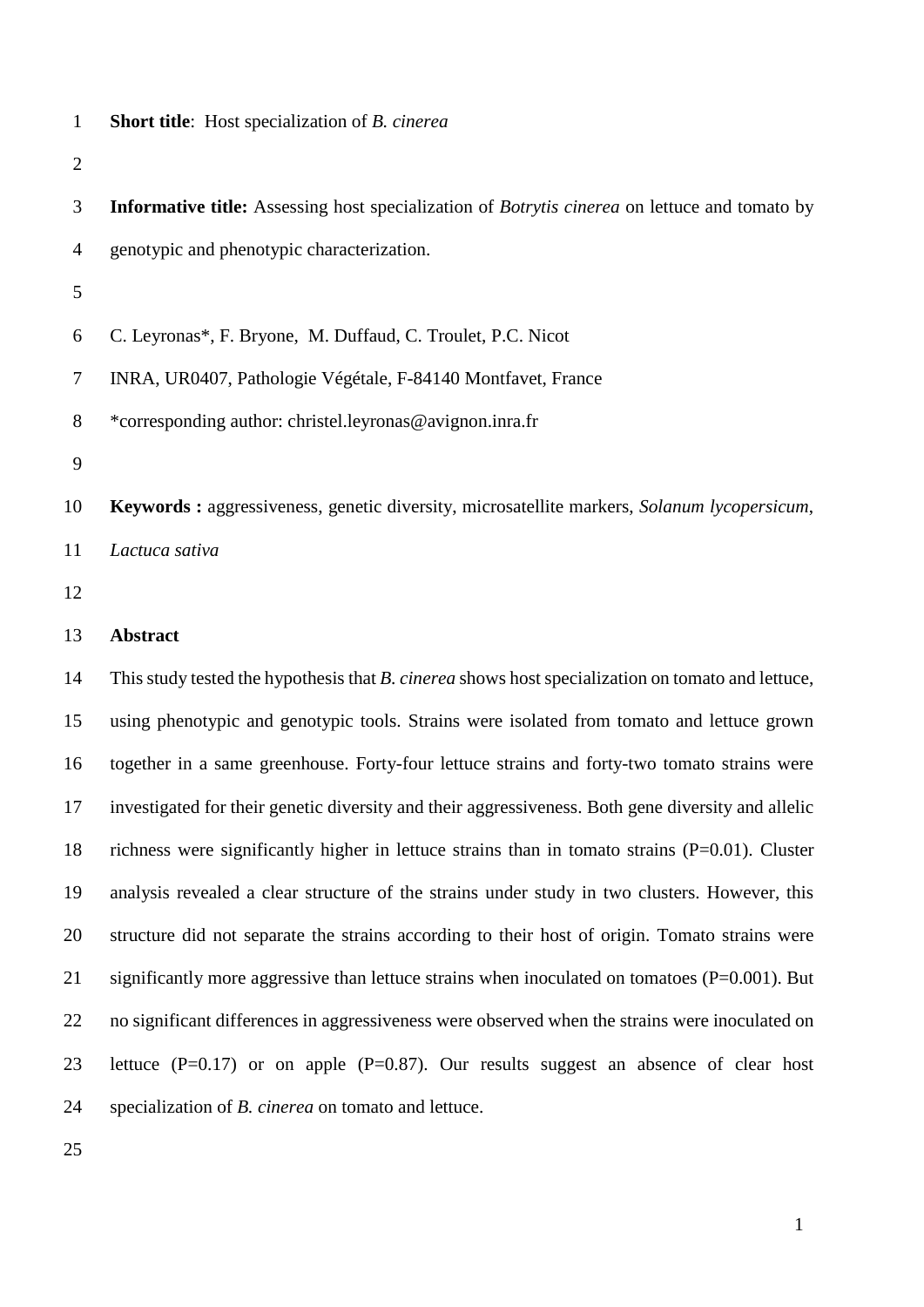#### **Introduction**

 *Botrytis cinerea* is an Ascomycete (teleomorph *Botryotina fuckeliana*) responsible for grey mould on cultivated and wild plants in temperate regions worldwide (Jarvis 1980). Some of the plant species susceptible to *B. cinerea* are of economic importance (lettuce, tomato, grapevine among others). When a crop is attacked by *B. cinerea* its yield may be reduced and products may become unmarketable. This fungus may produce several million spores in a few days on diseased plants when conditions are favourable (Nicot *et al.*, 1996). These spores are easily dispersed by air currents (Jarvis, 1962; Harrison & Lowe, 1987) and may cause rapid development of epidemics (Decognet *et al*., 2009; Bardin *et al*., 2014).

 It has long been considered that *B. cinerea* lacks host specificity, as it was reported to attack more than 200 plant species (Jarvis, 1980) and it is also known to develop as a saprophyte on numerous types of substrates (Holtz *et al*., 2004). However, several studies have revealed genetic differentiation among isolates collected from different host plants. In France, Diolez *et al*. (1995) showed that strains of *B. cinerea* containing the transposable element *Boty* were present on grapes and tomatoes but not on lentil. Giraud *et al.* (1999) reported that the frequency of transposable elements *Boty* and *Flipper* was significantly different in populations of *B. cinerea* collected on different host plants. In Chile, Muñoz *et al.* (2002) showed that strains collected from tomato and grapes were genetically differentiated on the basis of PCR-RFLP markers. Using microsatellite markers, Rajaguru & Shaw (2010) and Fournier & Giraud (2008) reported similar situations, respectively between strains sampled from raspberries and blackberries in England, and between strains sampled from grapevine and bramble in France. Genetic differentiation of fungal populations through host shift speciation has been hypothesized to result from several possible mechanisms, including the cessation of gene flow between two populations (Giraud *et al.*, 2010). Thus, former studies reporting genetic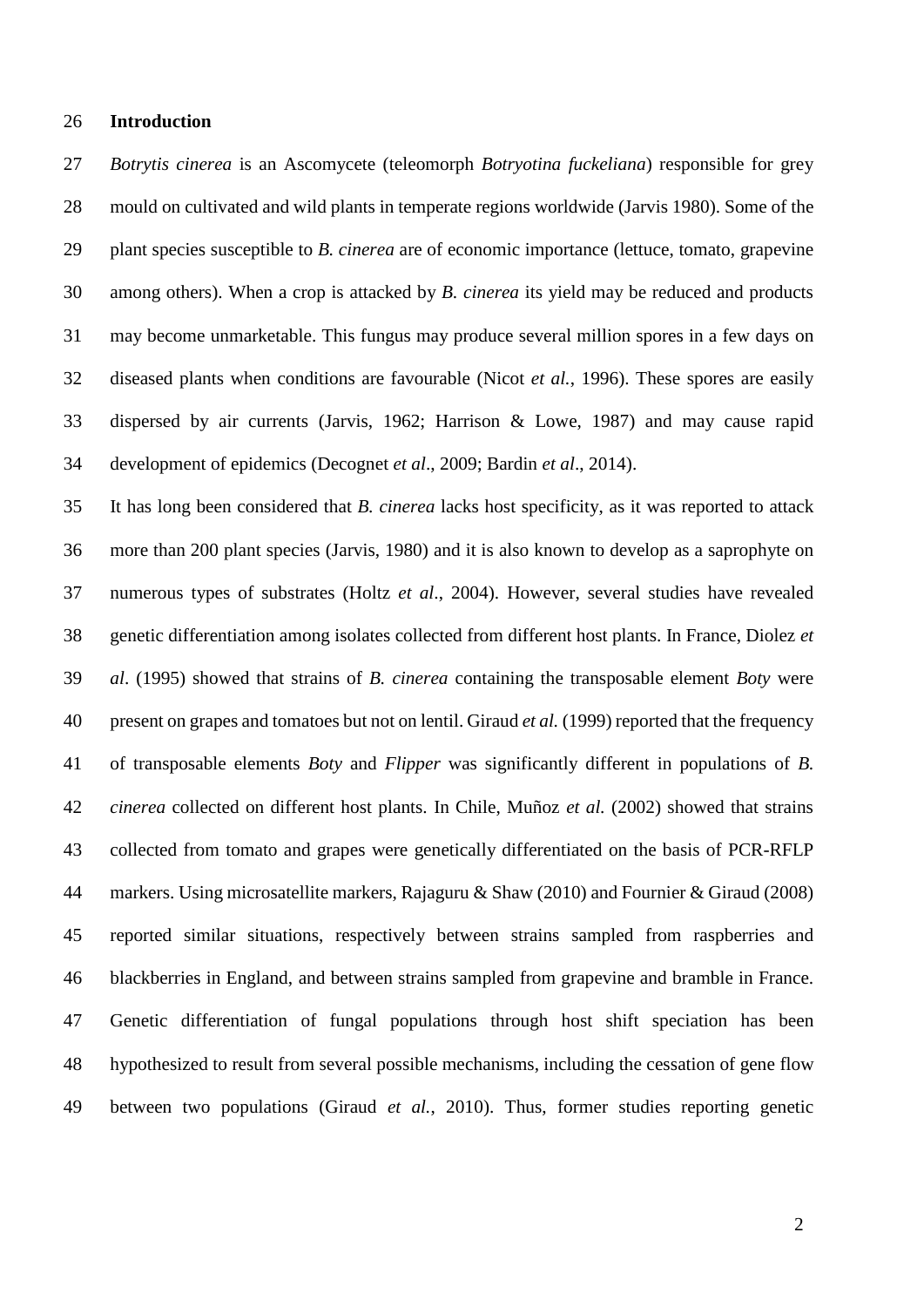differentiation on different hosts may challenge the initial assumptions and indicate that *B. cinerea* presents a certain degree of host specialization in certain situations.

 Comparisons of aggressiveness have also revealed differences between *B. cinerea* isolates depending on their host of origin. For example, strains isolated from tomato were more aggressive on tomato leaves than strains isolated from grapevine (Cotoras & Silva, 2005) and strains collected on grapevine were more aggressive on this plant than strains from other host plants (Derckel *et al*., 1999). Pie & Brouwer (1993) also reported that strains of *B. cinerea* collected on roses had higher aggressiveness on rose petals than strains collected on gerbera flowers or pea leaves. Such differences in aggressiveness may provide a limitation in gene flow among strains of the pathogen present on different hosts, as successive generations of inoculum (possibly numerous in one growing season, depending on the crop) result in the gradual selection of the most aggressive strains (Decognet *et al.*, 2009).

 Knowledge of host specialization among strains of *B. cinerea* could be of great importance for disease control as crops considered to be susceptible are often grown simultaneously in close vicinity or successively in rotation schemes. This is often the case in vegetable production. Transfer of inoculum from one crop to the other is likely through dissemination of airborne spores (Jarvis, 1980). Then, in case of a lack of host specialization, airborne inoculum produced on a species, easily released and disseminated by air currents, may induce symptoms on another species located in a close vicinity. Thus, the management of greenhouse vents will have to take into account not only the climate inside the greenhouse but also possible entry of inoculum from the outside. Limiting the exposure of crop to airborne inoculum can be achieved by separating crops in time. But *B. cinerea* produces also survival structures such as sclerotia and mycelium in plant debris (Coley-Smith, 1980). Then, in case of a lack of host specialization, the inoculum left in the soil by one susceptible species may serve as primary inoculum in a following susceptible different species and thus provoke a grey mould outbreak. In such a case,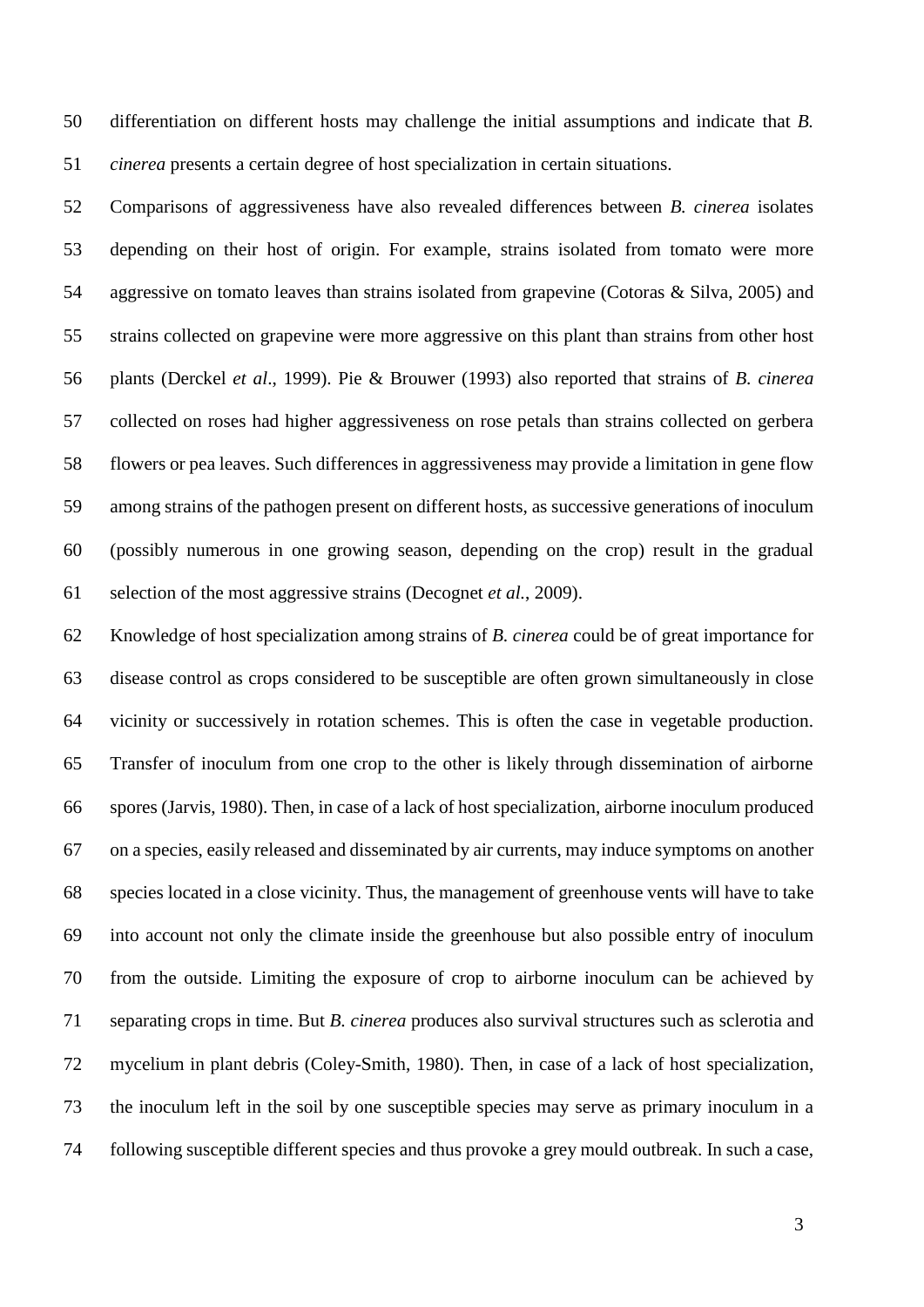soil disinfestation would be useful. On the contrary, if *B. cinerea* shows clear host specialization on tomato and lettuce less attention will be required on a possible role as inoculum source for crops grown in close vicinity or in rotation.

 The objective of our work was thus to assess host specialization of *B. cinerea* on two vegetable crops, lettuce and tomato, which are usually cultivated in close vicinity or in rotation in southern France and sustain particularly high risks of yield loss from grey mould. To this aim, we used genetic and phenotypic tools to characterize a collection of isolates sampled from diseased lettuce and tomato plants. The strains were also inoculated on a third host plant (apple) to assess if their level of aggressiveness was host-dependant or conversely, consistent across host species.

### **Materials and methods**

*Isolate collection*

 Lettuce (cv Zendria, Rijk Zwaan) and tomato (cv Brenda, Gautier Semences) plants were grown at the Alenya-Roussillon experimental domain of the French National Institute of Agricultural Research (INRA) in southern France (lat. 42.64N; long. 2.98E). In order to minimize geographical and temporal factors that may interfere with the detection of host specialization, both crops were grown in the same greenhouse (Fig. 1) with a two-month overlapping period. Following the development of grey mould on both crops in the greenhouse, isolates were collected on diseased lettuce and tomato plants. Sample collection consisted of rubbing sterile cotton buds on sporulating lesions. The cotton buds were then stored at -20°C until isolate purification. All isolates used in this study were purified and single spored in a classical way (Leyronas *et al*., 2012) prior to their genotypic and phenotypic characterization. Hereafter, characterized single spore isolates will be referred to as 'strains'. Those originating from tomato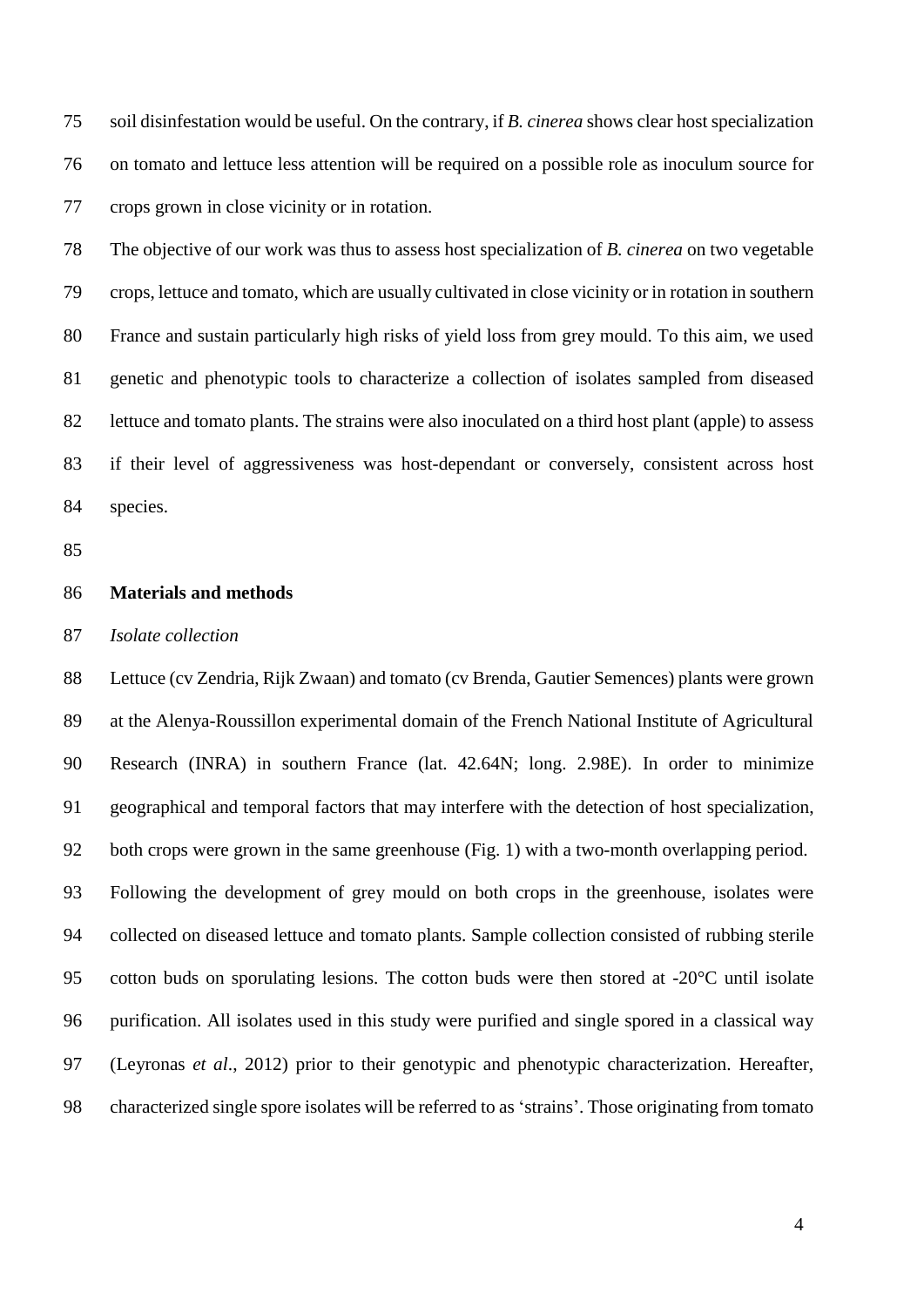will be referred to as "tomato strains" while those from lettuce will be referred to as 'lettuce strains'.

*Isolate genotyping*

 Genomic DNA was extracted from aliquots of 15 mg lyophilized fungal material (harvested from two-week old cultures on Potato Dextrose Agar) in 96-well plates, following the Dneasy Plant extraction Kit protocole (Qiagen). The nine microsatellite markers designed for *B. cinerea*  by Fournier *et al.* (2002) were amplified with forward primers conjugated with the following fluorescent dyes: Fam for BC1, BC4, BC9 and BC10; Hex for BC2 and BC6; Tamra for BC3, BC5 and BC7 (MWG). Reverse primers did not carry any fluorescent dye. Primers were multiplexed for amplification of several microsatellites in a single PCR as follows. Four pairs of markers were amplified together at the following hybridization temperatures: BC1 and BC9 111 at 50°C; BC2 and BC5 at 53°C; BC3 and BC6 at 50°C; BC4 and BC10 at 59°C. Marker BC7 was amplified singly at 59°C. To determine the size of the microsatellites, the PCR products were diluted and multiplexed prior to scanning with the help of a Megabace sequencer (Amersham Pharmacia). The multiplexing consisted of mixing in a same well the PCR products of several markers (either BC1, BC2, BC5 and BC9 or BC3, BC6, BC4, BC7 and BC10). In each well, ET-400 labelled with Rox dye (Amersham Pharmacia) was used as a size marker. Genetic Profiler software (Amersham Biosciences) was then used for the microsatellite size analysis.

 Complete microsatellite size profiles (referred to as "haplotypes" hereafter) were obtained for 44 lettuce strains and 42 tomato strains.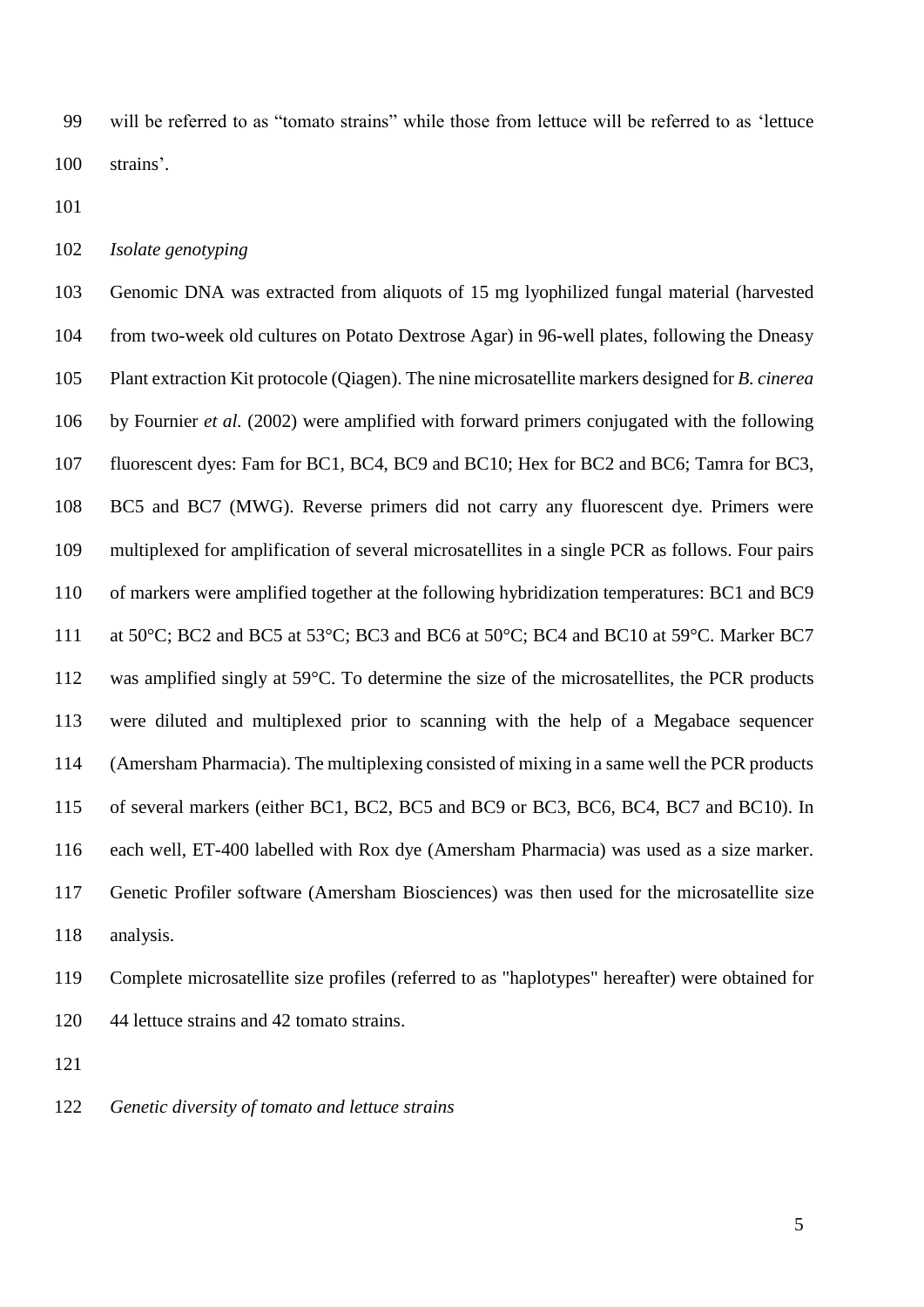Unbiased gene diversity (Hnb) and allelic richness were computed separately for the tomato and for the lettuce strains with the Genetix software (Nei, 1978). The software FSTAT version 2.9.3 (Goudet, 1995) was used to compute allelic richness per locus corrected for minimum sample size of 16 isolates. Several other diversity indices (all taking values between 0 and 1; 1 indicating the maximum level of diversity) were also computed with GenClone 1.0 software 128 (Arnaud-Haond & Belkhir, 2007) as follows. We used the Simpson diversity index  $(D^*)$ , which measures the probability that two randomly selected individuals in a population have different genotypes. We also used the evenness index, whose value tends to 1 when genotypes have a similar abundance (equitable distribution of clones) (Arnaud-Haond *et al*., 2007). The number of different multilocus haplotype (MLH) was also computed with GenClone. Finally, we used the index of haplotypic diversity (based on the number of individuals and the number of distinct MLH), which estimates the proportion of haplotypes present in a population and takes a value of 1 when a population is composed exclusively of unique haplotypes (Arnaud-Haond *et al*., 2007).

*Linkage disequilibrium*

 The existence of linkage disequilibrium among the lettuce strains and among the tomato strains 140 was estimated by computing the  $r_d$  index with Multilocus software version 1.3 (Agapow & Burt, 141 2001). The null hypothesis of complete panmixia ( $r_d = 0$ ; absence of clonality) was tested by permuting alleles (microsatellite sizes) among strains, independently for each microsatellite marker (1000 permutations).

*Genetic structure*

To test the hypothesis of host specialization in *B. cinerea*, we used the discriminant analysis of

principal components (DAPC) implemented in the R package adegenet (Jombart, 2008). In this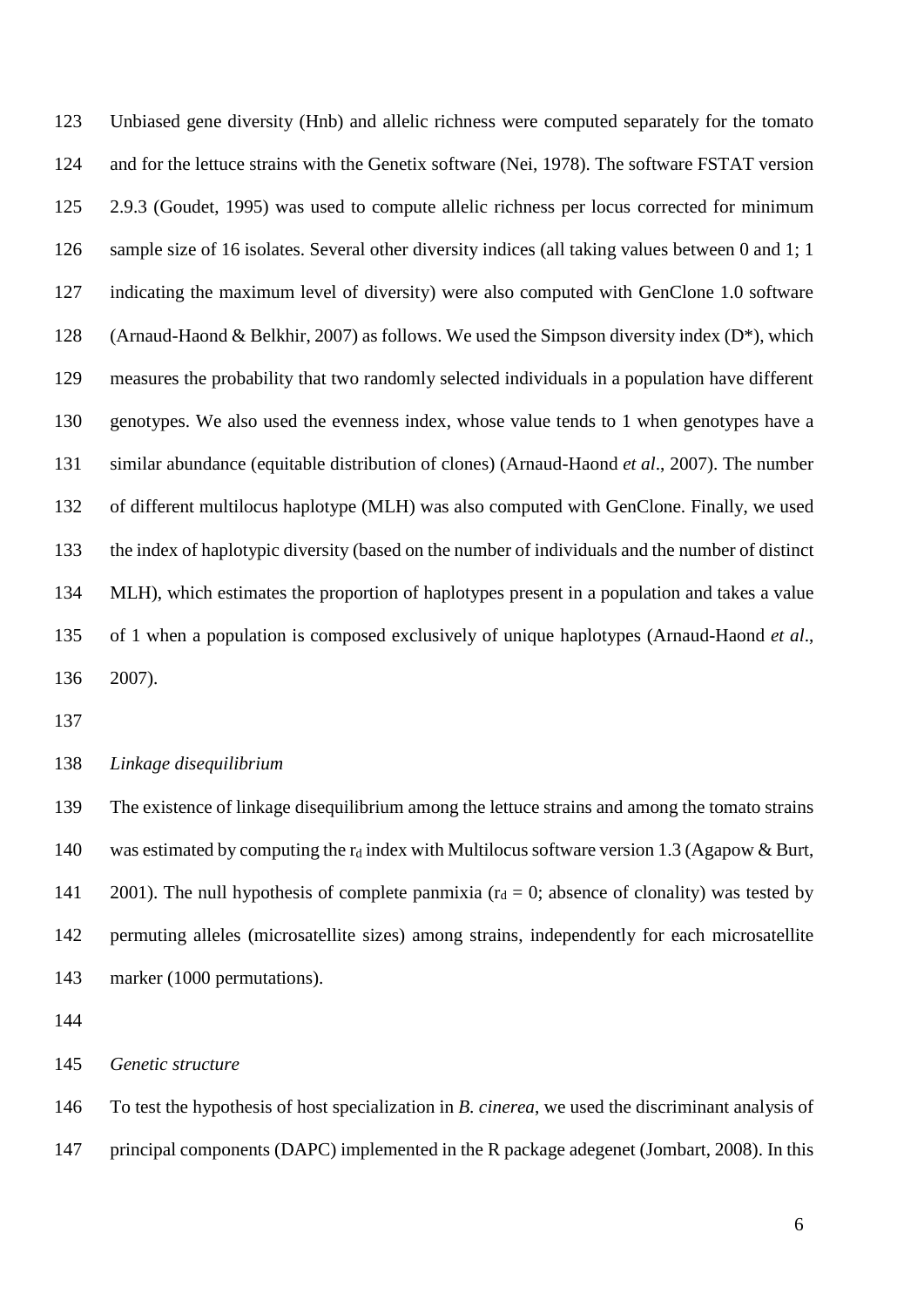analysis, we fixed the number of clusters to two, with one cluster including all strains from tomato and the other one including all strains sampled from lettuce. We used the optimisation procedure implemented in adegenet to select the optimal number of principal components to be retained in the analysis (Jombart *et al*., 2010). In a second step, the DAPC was also performed without any *a priori* on the genetic structure. In this case, we first identified the optimal number of clusters in our data set, using the k mean clustering approach (function 'find.clusters' in adegenet). The best clustering solution was determined, using Bayesian Information Criterion (BIC). The distribution of tomato and lettuce strains among clusters and their probability of assignation were analysed. A strain was considered as accurately assigned to a cluster when its membership probability was greater than 0.8. The level of genetic differentiation between the 158 identified clusters was assessed by computing Weir & Cockerham's  $F_{ST}$  values with the software Arlequin version 3.5 (Excoffier *et al.*, 2005).

 Finally, to better understand the relationships between the different strains, we computed a neighbor-joining (NJ) tree with the program POPULATIONS (version 1.2.32 provided by Olivier Langella, UMR de génétique végétale, Gif-sur-Yvette, France). The NJ-tree was based on the distances of Cavalli-Sforza & Edwards (1967), computed from our microsatellite loci. The tree was visualized and edited under the program TREEVIEW (Page, 1996). All analyses were conducted on data sets excluding clone replicates.

#### *Evaluation of aggressiveness on tomato*

 The aggressiveness of tomato strains and lettuce strains was compared on 8-week old tomato plants cv. Swanson (De Ruiter Seeds). Plants were grown in a greenhouse in individual pots containing a horticultural mix (De Baat) and watered daily with a nutrient solution as described by Decognet *et al*. (2009). Each strain was inoculated on three plants. On each plant, three leaves were removed, leaving 1cm petiole stubs on the stems and the wounds were inoculated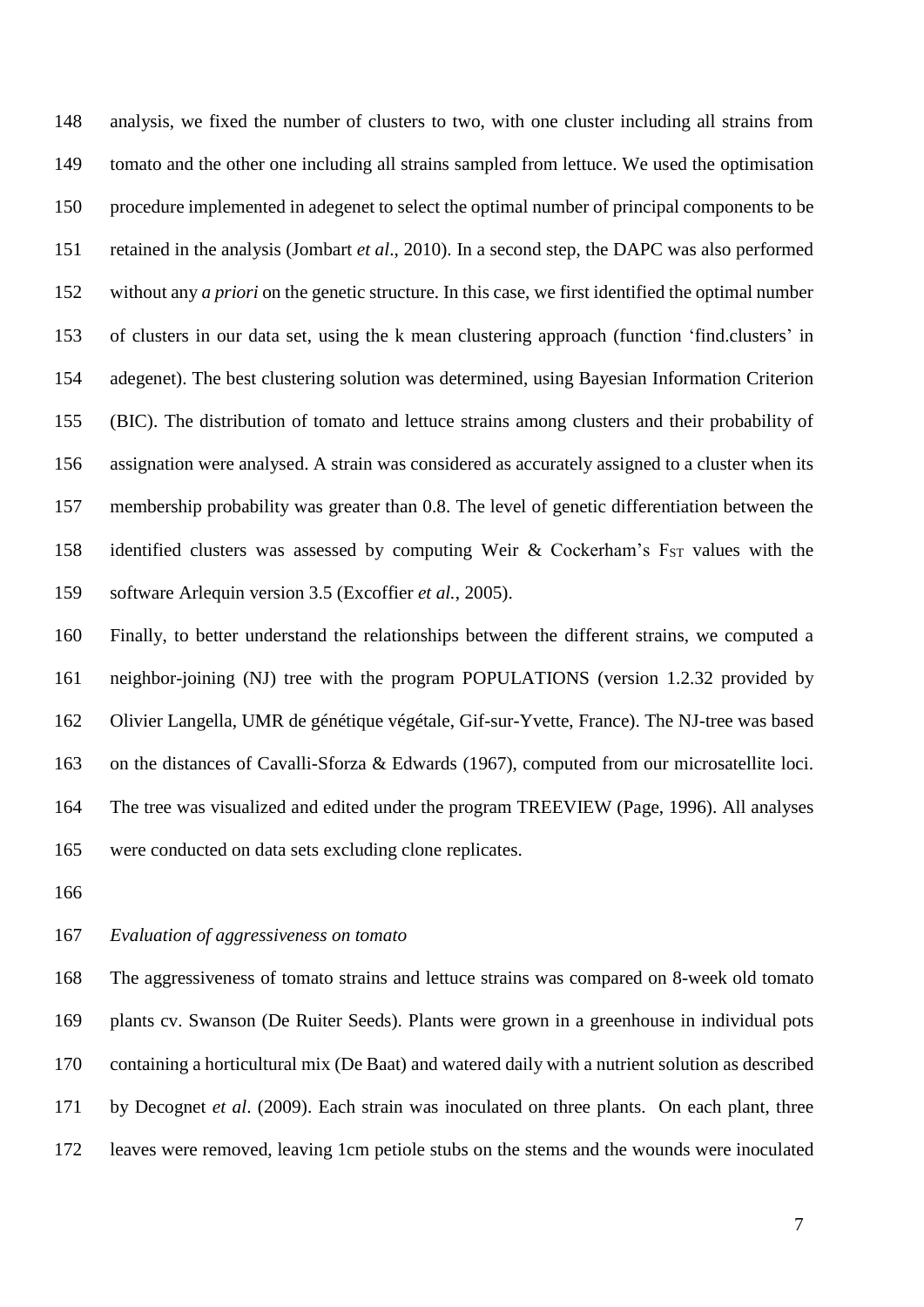with 10 μL aliquots of spore suspension. The spore suspensions were prepared from two-week 174 old cultures on Potato Dextrose Agar (PDA) and were adjusted to  $10^6$  spores mL<sup>-1</sup>. All plants were incubated in a growth chamber with a photoperiod of 14 h, with a light intensity of 162  $\mu$ mol. m<sup>-2</sup>. s<sup>-1</sup>, maintained at 21°C with a relative humidity above 90%. The length of resulting 177 stem lesions was monitored daily from the  $3<sup>rd</sup>$  to the  $7<sup>th</sup>$  day after inoculation and these data were used to compute the area under the disease progression curves (AUDPC). Based on prior work, strain BC1 was used as a reference for aggressiveness (Decognet *et al*., 2009). For each 180 strain, an index of aggressiveness (IA) was calculated, relative to that of strain BC1, as  $IA =$ 100\* (AUDPC<sub>strain</sub> / AUDPC<sub>BC1</sub>). The test was conducted twice independently.

## *Evaluation of aggressiveness on lettuce leaves*

 The aggressiveness of the strains was also compared on detached lettuce leaves (cv Mantilia). Leaves were taken from 8-week old lettuce plants and placed in clear polystyrene boxes over water-saturated filter paper in order to keep high humidity. Each leaf was inoculated in its centre with a mycelial plug (diameter 5 mm) excised from a 3-day old colony on PDA. Care was taken to position the mycelium in direct contact with the plant tissue. The inoculated leaves were 189 incubated in a growth chamber at  $21^{\circ}$ C with a light intensity of 162 µmol. m<sup>-2</sup>. s<sup>-1</sup> and a photoperiod of 10h. The leaves were photographed at 48, 72 and 96 hours after inoculation and the surface of lesions was measured with image analysis software Assess 2.0 (APS Press). The AUDPC and IA were calculated as described above. The test was conducted twice independently and nine leaves were inoculated for each strain in a given test.

# *Evaluation of aggressiveness on apple*

 In order to test a third host, the aggressiveness of both tomato and lettuce strains was investigated on apples (cv Golden delicious) purchased from an organic farm. Apple was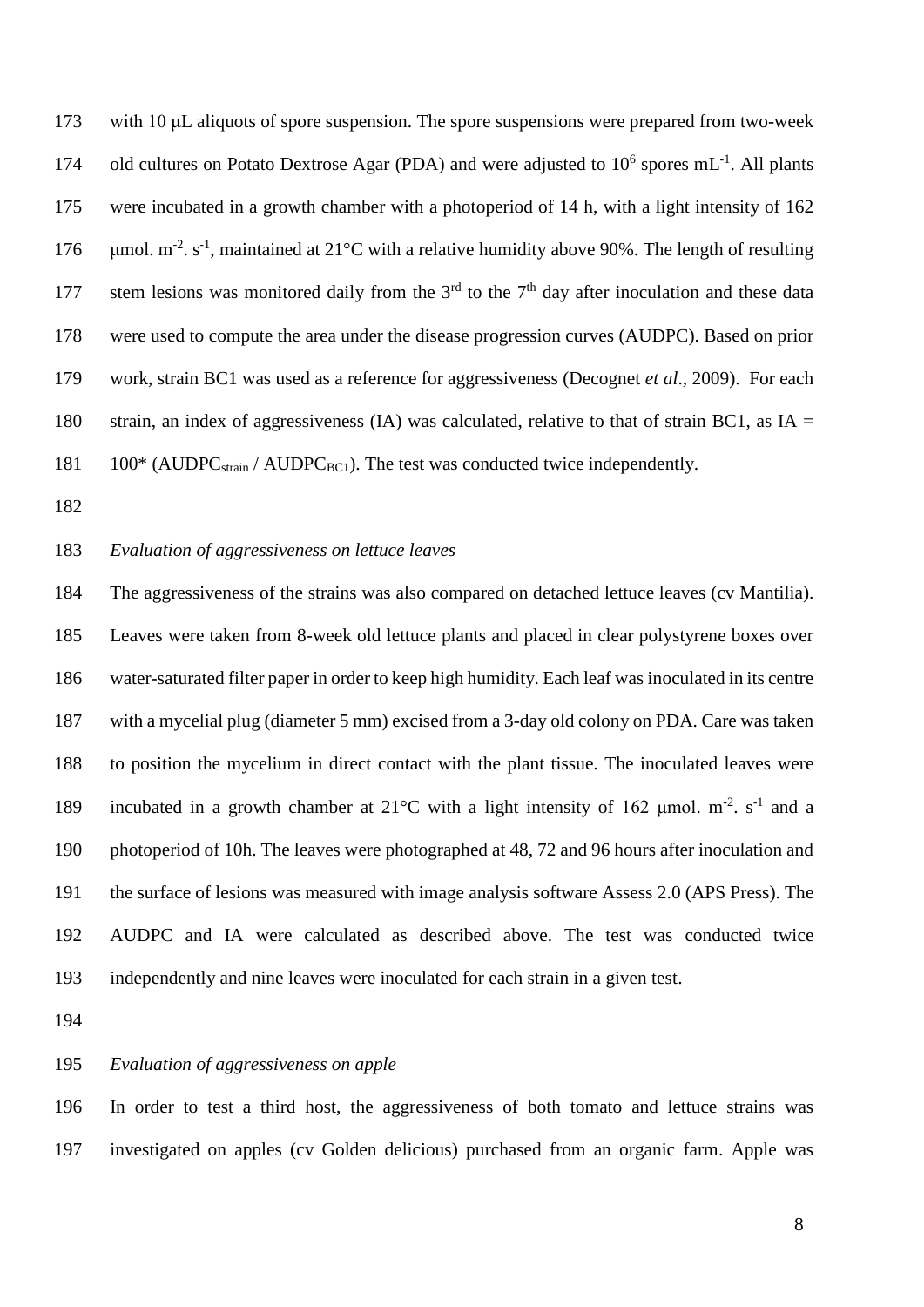selected because *B. cinerea* can induce economic losses in postharvest storage. Wounds (2 mm in diameter and 10 mm deep) were made with the help of a sterile pipet tip on the equator of the fruits. Each apple received two wounds on opposite sides. Each wound was inoculated with 201 10 µL of a spore suspension ( $10^6$  spores.mL<sup>-1</sup>) prepared as described above. The fruit were then 202 incubated at 21 $^{\circ}$ C and lesion diameter was measured from the 3<sup>rd</sup> to the 7<sup>th</sup> day after inoculation. The AUDPC and IA were calculated as described above. The test was conducted twice independently and three apples (6 wounds) were inoculated for each strain in a given test.

#### *Statistical analyses*

 Statistical analyses were performed with StatView (version 5, SAS Institute). Non-parametric Mann-Whitney tests were used to determine significant differences between gene diversity, allelic richness, aggressiveness of tomato and lettuce strains. Correlation between aggressiveness on tomato and on lettuce was estimated using the non-parametric Spearman's rank correlation coefficient (Rho). Statistical inferences were made at the 5 % level of significance, unless indicated otherwise.

# **Results**

*Genetic diversity*

 Eighty-six isolates sampled from tomato and lettuce were genotyped through amplification of 9 microsatellites. None of these carried the private allele at microsatellite locus BC6 associated with the cryptic species *B. pseudocinerea* (Walker *et al*., 2011). Thus the 86 strains (44 collected on lettuce and 42 collected on tomato) were considered to belong to *B. cinerea* and were kept for further genetic analyses.

 The lettuce strains showed higher genetic diversity than tomato strains when considering the unbiased gene diversity and the allelic richness (Table 1). The number of alleles in each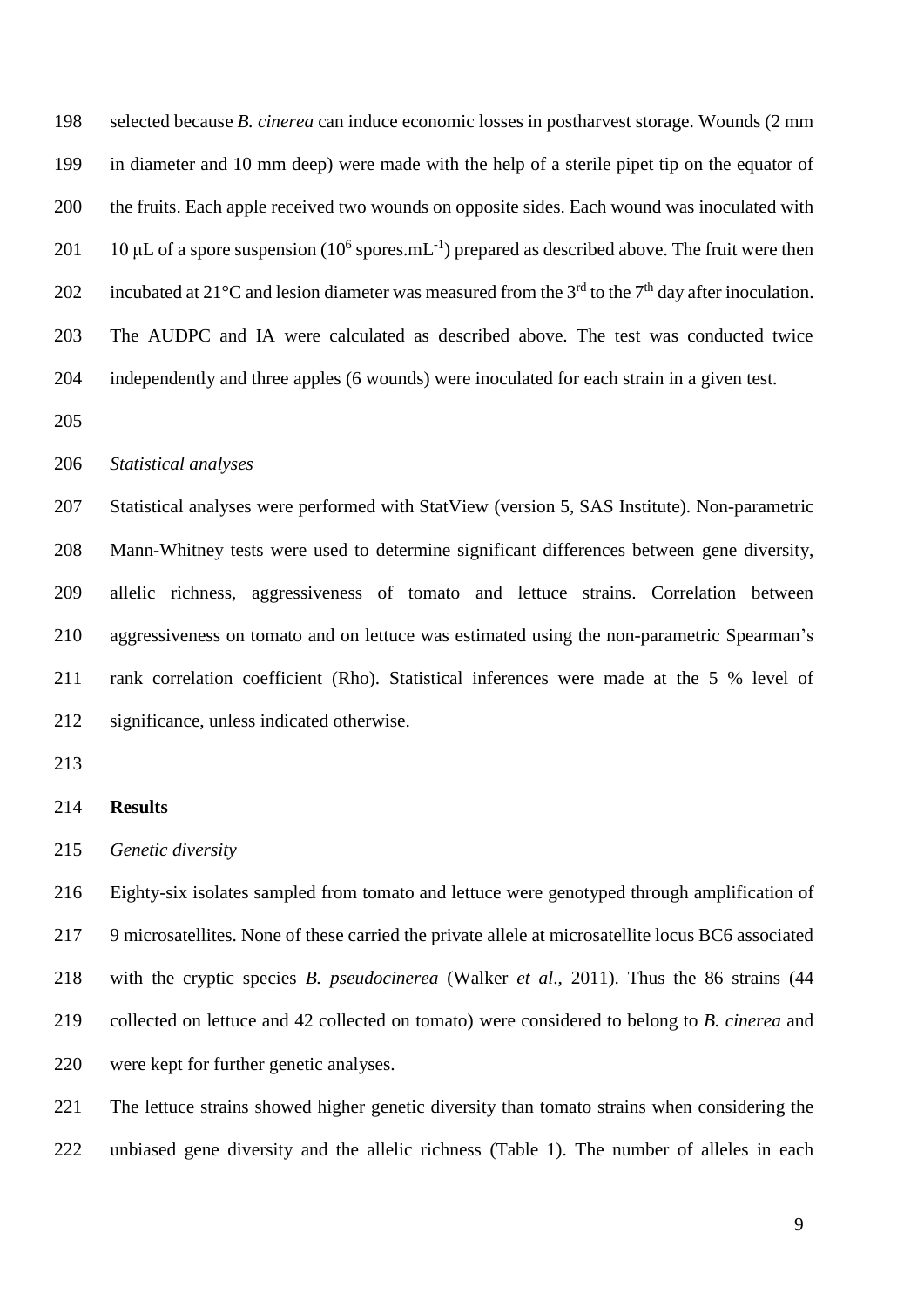microsatellite locus and the gene diversity per locus were significantly higher in lettuce strains 224 than in tomato strains (respectively  $P_{Mann-Whitnev}=0.0089$ ,  $P_{Mann-Whitnev}=0.0149$ ) (Table 2). Some alleles were not shared between tomato and lettuce strains. Among a total of 89 alleles observed within the 9 microsatellites, 5 alleles were only present in tomato strains and 46 alleles were 227 only present in lettuce strains.

 Differences between tomato and lettuce strains were also observed when examining haplotypic diversity. Forty-three different multilocus haplotypes (MLH) were found among the 86 strains, of which four were shared by tomato and lettuce strains (Table 1). These MLHs appeared in 2, 4, 12 and 14 copies among the 86 isolates. The haplotypic diversity of lettuce strains was much higher than that of tomato strains (Table 1). Haplotypic diversity was also assessed with Simpson's index (D). This index was overall high for the two groups, although slightly higher for lettuce strains than for tomato strains (Table 1). Evenness values (ED) reflected a more equitable distribution of haplotypes within tomato strains. Linkage disequilibrium was equally low and highly significant in both tomato and lettuce strains thus rejecting the null hypothesis of random mating in both groups of strains (Table 1).

*Genetic structure*

240 A first DAPC was performed by fixing the number of clusters  $(K=2)$  to test the hypothesis that the genetic structure of *B. cinerea* strains corresponded to their host of origin. The scatter plot of the analysis showed large overlap between tomato and lettuce strains (Fig. 2a). Moreover, a low percentage of strains were clearly assigned to a given cluster (data not shown): only 51% of lettuce and 25% of tomato strains had a membership probability above 0.8. This result is supported by the distribution of the strains in the NJ tree (Fig. 3). Although lettuce strains were more abundant than tomato strains in certain branches, all strains were widely intermixed in the tree regardless to their host of origin.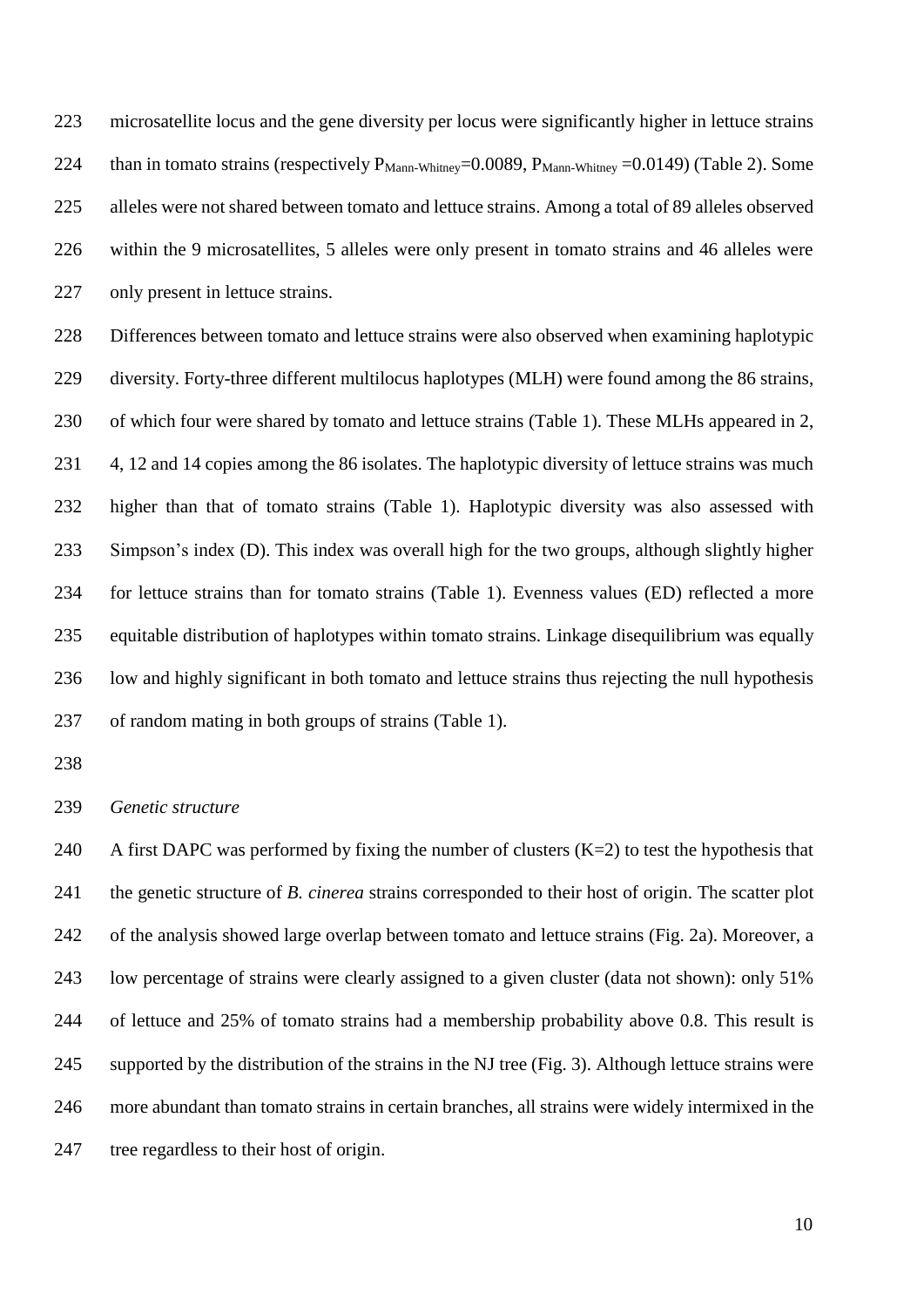A second DAPC was performed to investigate the genetic structure of lettuce and tomato strains without any *a priori* hypothesis about the factors shaping the structure. The BIC showed a rapid decrease and a sharp elbow at K=2 (see supplementary material). The resulting structure visualized with the scatter plot showed almost no overlap between tomato and lettuce strains (Fig. 2b). Moreover 97% and 100% of the lettuce and tomato strains, respectively, were assigned to a cluster with a posterior probability greater than 0.8. The first cluster included 42% and 82% of the lettuce and tomato strains, respectively. The second cluster included 55% and 18% of the lettuce and tomato strains, respectively (3% of lettuce strains were not clearly 256 assigned to a cluster P<0.8). These two clusters were significantly differentiated (P<0.001) with 257 an  $F_{ST}$  value of 0.252.

*Aggressiveness* 

 All 72 strains were able to infect and cause symptoms on the three plant species tested. For tests 261 on apple, there was no significant difference (P=0.87) between the average aggressiveness of 262 the 33 lettuce (IA=89.9  $\pm$  22) and the 39 tomato strains (IA=89.6  $\pm$  18). When inoculated on lettuce, there was no significant difference (P=0.17) between the average aggressiveness of the 264 lettuce strains  $(IA=81.6 \pm 4.9)$  and the tomato strains  $(IA=72.8 \pm 5.1)$  (Fig. 4a). In contrast, when 265 inoculated on tomato, tomato strains were significantly more aggressive  $(P = 0.0012)$  than 266 lettuce strains (Fig. 4b), with mean IA values of 70.7 ( $\pm$ 3.5) and 52.8 ( $\pm$ 3.8) respectively.

 There was no significant correlation between aggressiveness on tomato and on lettuce 268 (Rho<sub>Spearman</sub> = 0.033; P=0.78). Strains with the highest level of aggressiveness on one species were not highly aggressive on the other. However, regardless of their host of origin, strains with low aggressiveness on one host tended to have also low aggressiveness on the other plants. Among the 16 strains least aggressive on tomato (IA<40), seven (4 tomato strains and 3 lettuce strains) were also among the 13 least aggressive on lettuce (IA<50). Furthermore, among the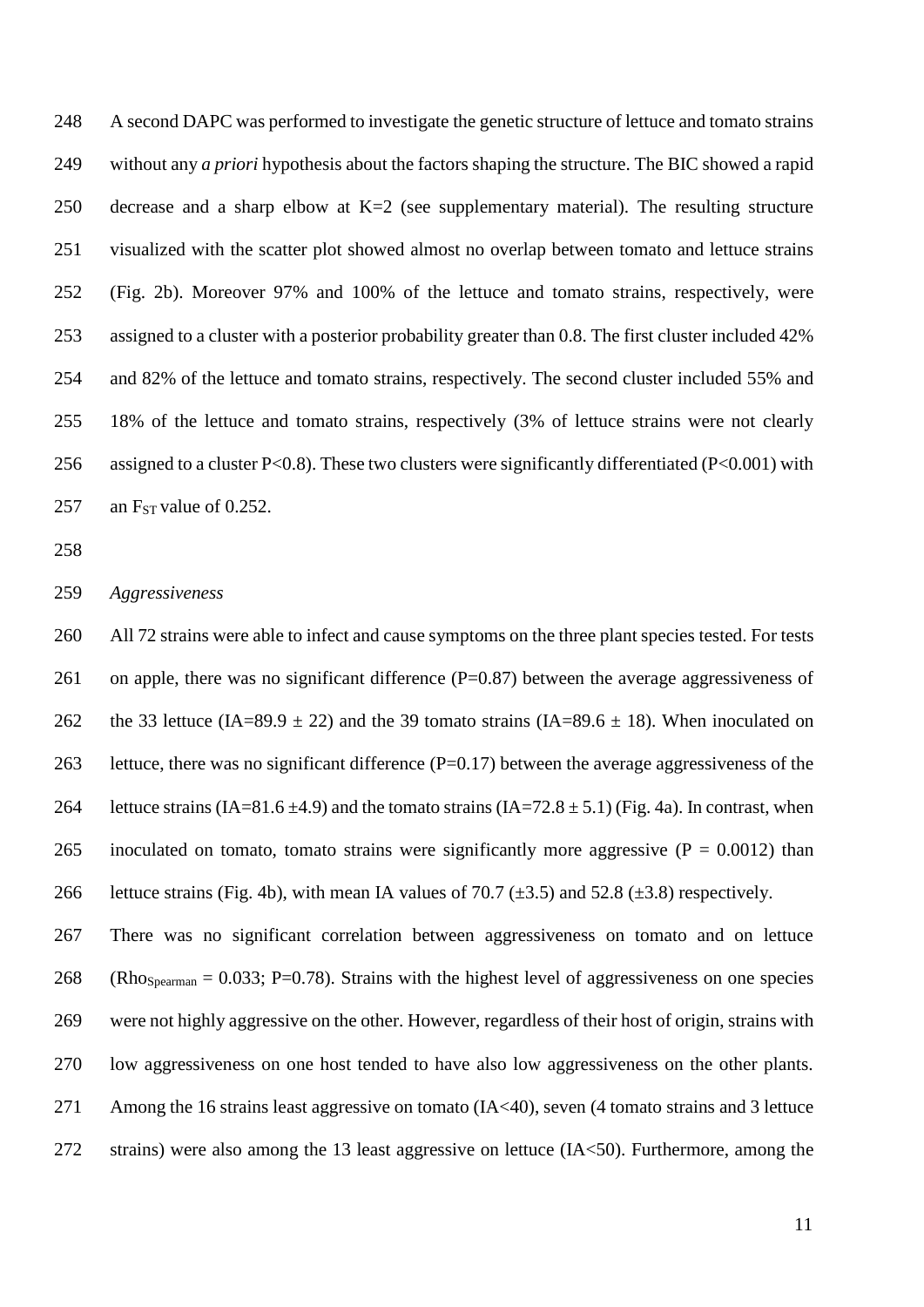14 strains with the lowest aggressiveness on apple, 10 were also among the least aggressive on tomato and/or on lettuce.

# **Discussion**

 This study is the first attempt to address a possible host specialization of *B. cinerea* on tomato and lettuce by genotypic and phenotypic characterization. In addition, it provides the first data on genetic diversity of *B. cinerea* strains collected on lettuce. Based on the examination of 44 lettuce strains and 42 tomato strains, our results suggest an absence of clear host specialization of *B. cinerea* on tomato and lettuce.

 The genetic diversity indices of lettuce strains were compared to those reported for populations collected from other crops grown under greenhouses (Table 3). The gene diversity (Hnb and mean number of alleles per locus) of lettuce strains was higher than that of strains from all greenhouse crops (Karnachi-Balma *et al*., 2008). In contrast, the haplotypic diversity of lettuce strains was higher than that of strains from tomato but lower than that of strains from strawberry and grapevine (Karnachi-Balma *et al*., 2008). When comparing to strains from crops grown in open field, all genetic diversity indices for lettuce strains were in the mean range of values (Table 3). All diversity indices for tomato strains in our study (unbiased gene diversity, mean number of allele per locus, haplotypic diversity and Simpson's index of diversity) were systematically lower than those of lettuce strains. They were comparable to those reported for tomato strains in Tunisia by Karchani-Balma *et al.* (2008). As the tomato and lettuce strains of our study were collected from the same greenhouse, an explanation for the differences in diversity between the two groups could come from differences in the epidemiology of the disease on the two crops. On tomato plants, *B. cinerea* sporulates on leaves, stems or fruits and the spores are easily disseminated by air currents and by the frequent technical interventions necessitated by this crop. As this often coincides with favourable microclimatic conditions for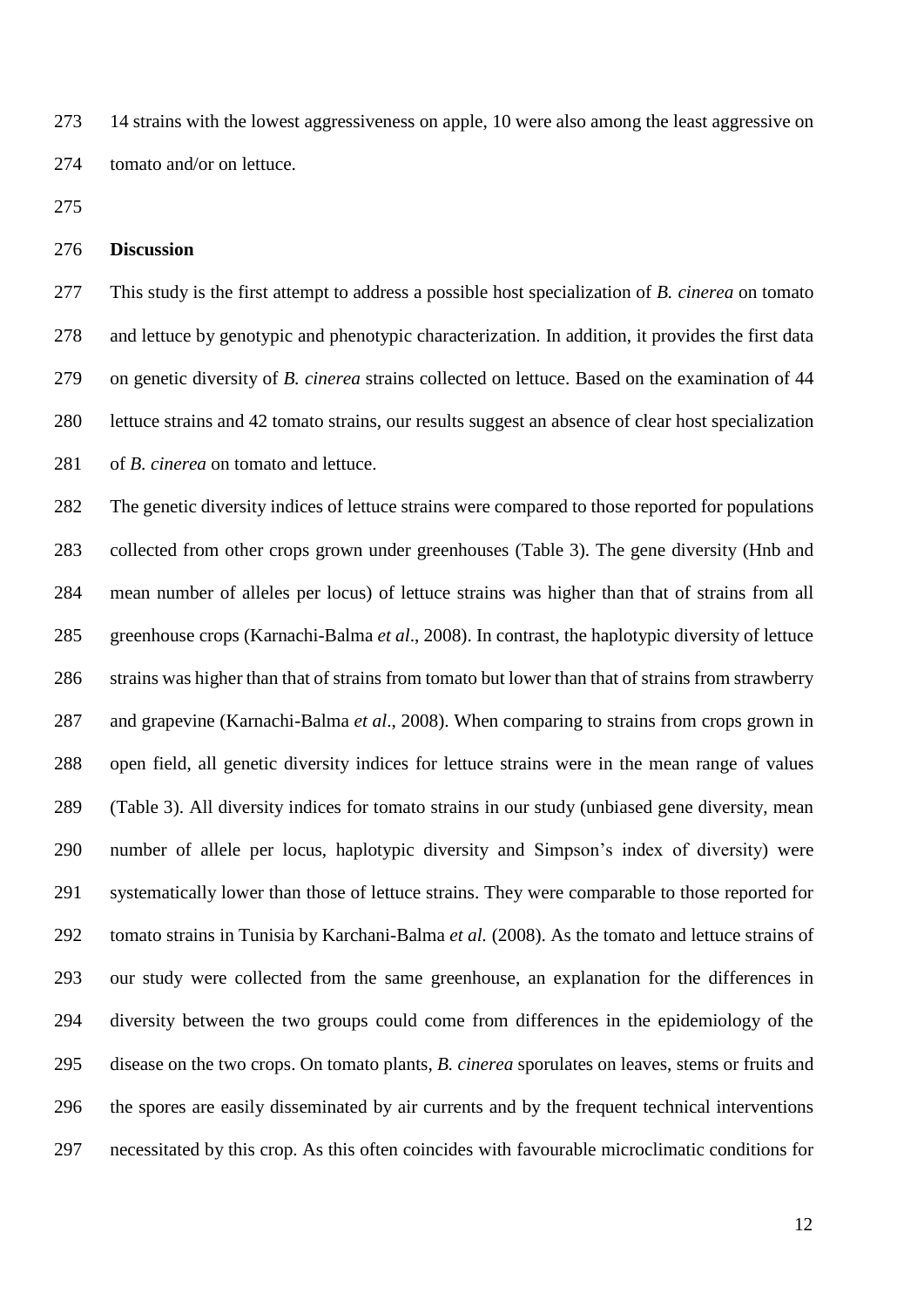disease development, this allows for successive cycles of inoculum production to occur in the greenhouse (Dik & Wubben, 2004; Decognet *et al.*, 2009; Bardin *et al*., 2014). Indeed, in our experimental greenhouse, sporulating lesions were observed on aerial parts of about 11% of tomato plants during the growing period. Considering that *B. cinerea* can produce spores within one week (Nicot *et al*., 1996), during the two-month overlapping period with tomato and lettuce grown in the same tunnel, 8 cycles of spore production may have occurred on tomato. This in turn may have fostered a gradual selection of strains with the highest fitness on tomato. Decognet *et al.* (2009) showed that two strains of *B. cinerea* became rapidly predominant after their introduction in four experimental tomato greenhouses. On lettuce plants in contrast, the disease mostly develops on the underside of older leaves which are in contact with the soil, and cropping practices do not include frequent manipulation of the plants. As a consequence, sporulation occurs in a confined environment (between the soil and the oldest leaves covering it) and secondary inoculum is essentially released and disseminated when the lettuces are harvested. This could explain the lower haplotypic diversity of tomato strains compared to lettuce strains in our study, with 52% of tomato strains present in at least two copies compared to only 30% of lettuce strains.

 This situation is also compatible with the results of the genetic structure analysis with clone- corrected data. We found a clear genetic structure in two clusters, but this structure did not separate the strains according to their host of origin. However, lettuce strains were distributed quite equitably among the two clusters (55% and 42% - together with 3% that were not assigned) whereas tomato strains were mainly assigned to one cluster (18% and 82%). It may reflect the occurrence of two types of primary inoculum in the greenhouse, from two different origins. Both lettuce and tomato plants are likely to have been exposed to airborne inoculum entering from the outside of the greenhouse. Exchange of air between the inside and the outside of a greenhouse can occur regularly through vents (Leyronas *et al*., 2011) and Bardin *et al.*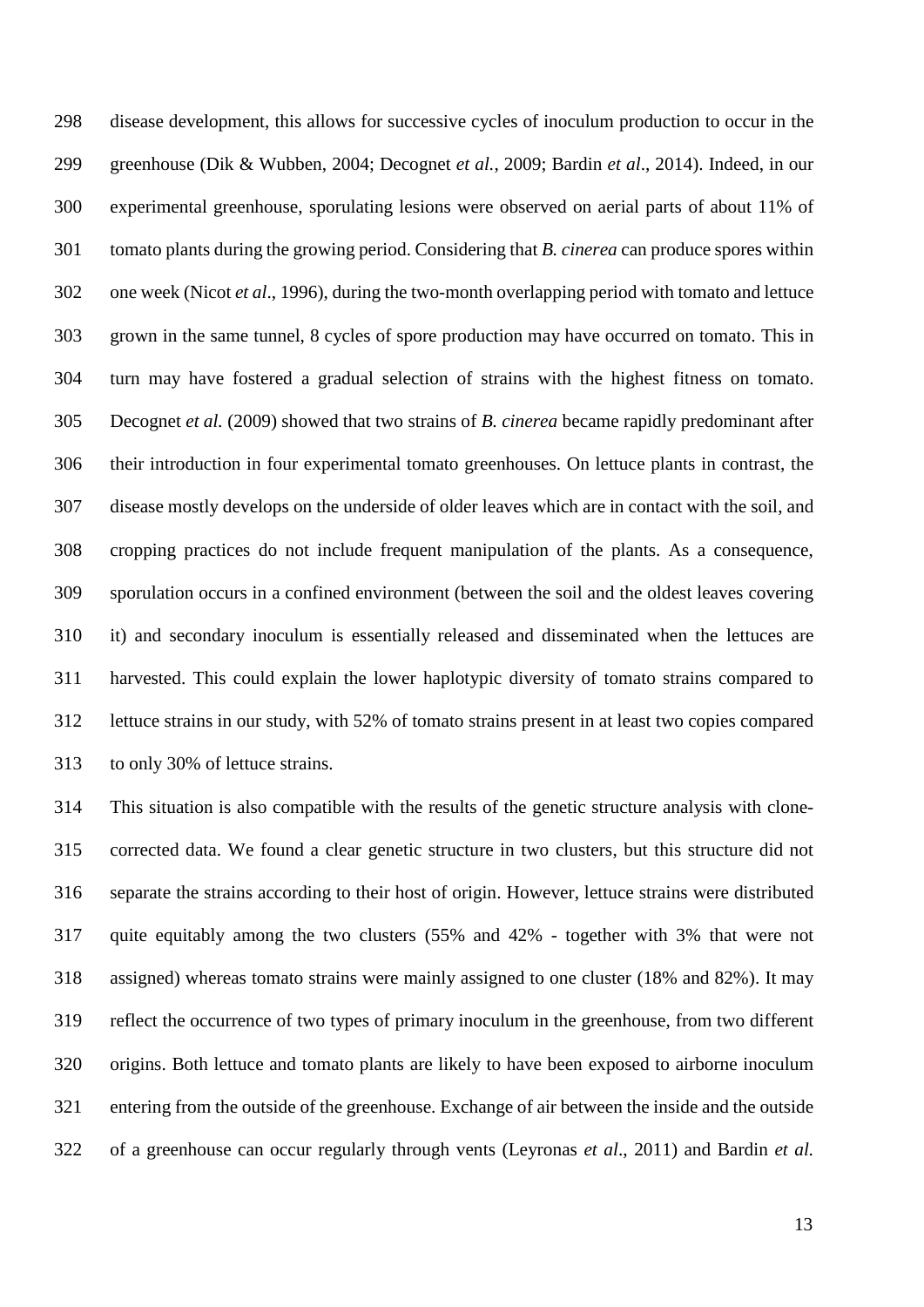(2014) have recently shown that the contribution of external inoculum was non-negligible. In addition to airborne inoculum, the plants may have been confronted to soilborne inoculum, with a greater impact on lettuce whose foliage quickly covers the soil. Further studies will be needed to assess the relative impact of soilborne and airborne primary inoculum in grey mould epidemics on tomato and lettuce crops.

 Taken together, our results support the hypothesis of a lack of specialization for tomato or lettuce among the strains of *B. cinerea* examined in our study. Similar observations have been reported for strains collected from grape, kiwifruit, pea and squash in California (Ma & Michailides, 2005) and from strawberry and faba beans in Tunisia (Karnachi-Balma *et al.*, 2008). The polytrophic behaviour of the lettuce and tomato strains of our study was also supported by their systematic ability to produce symptoms on the three plant species tested and by the absence of significant difference in the aggressiveness of the two groups on apple and lettuce. The significant difference observed when strains were inoculated on tomato could be attributed, as hypothesized above, to a progressive selection on tomato of the strains with the best fitness on that plant. This hypothesis could be tested in further experiments by combining genotypic and phenotypic characterization of sequentially sampled strains of *B. cinerea* during a growing season.

 In conclusion, our results showed an ability of all examined *B. cinerea* strains to attack both tomato and lettuce and point to a lack of clear host specialization. This implies that the inoculum produced on one host species would be able to trigger a grey mould epidemic on the other species. In rotations implicating tomato and lettuce, caution should be used about possible carry-over of inoculum, as *B. cinerea* can survive on plant debris or in soil as sclerotia (Coley- Smith, 1980). Moreover, possible exchange of airborne inoculum between neighbouring plots (Jarvis, 1962; Harrison & Lowe, 1987), including in greenhouse systems (Leyronas *et al.,* 2011) need to be considered when planning the arrangement of crops on the farm.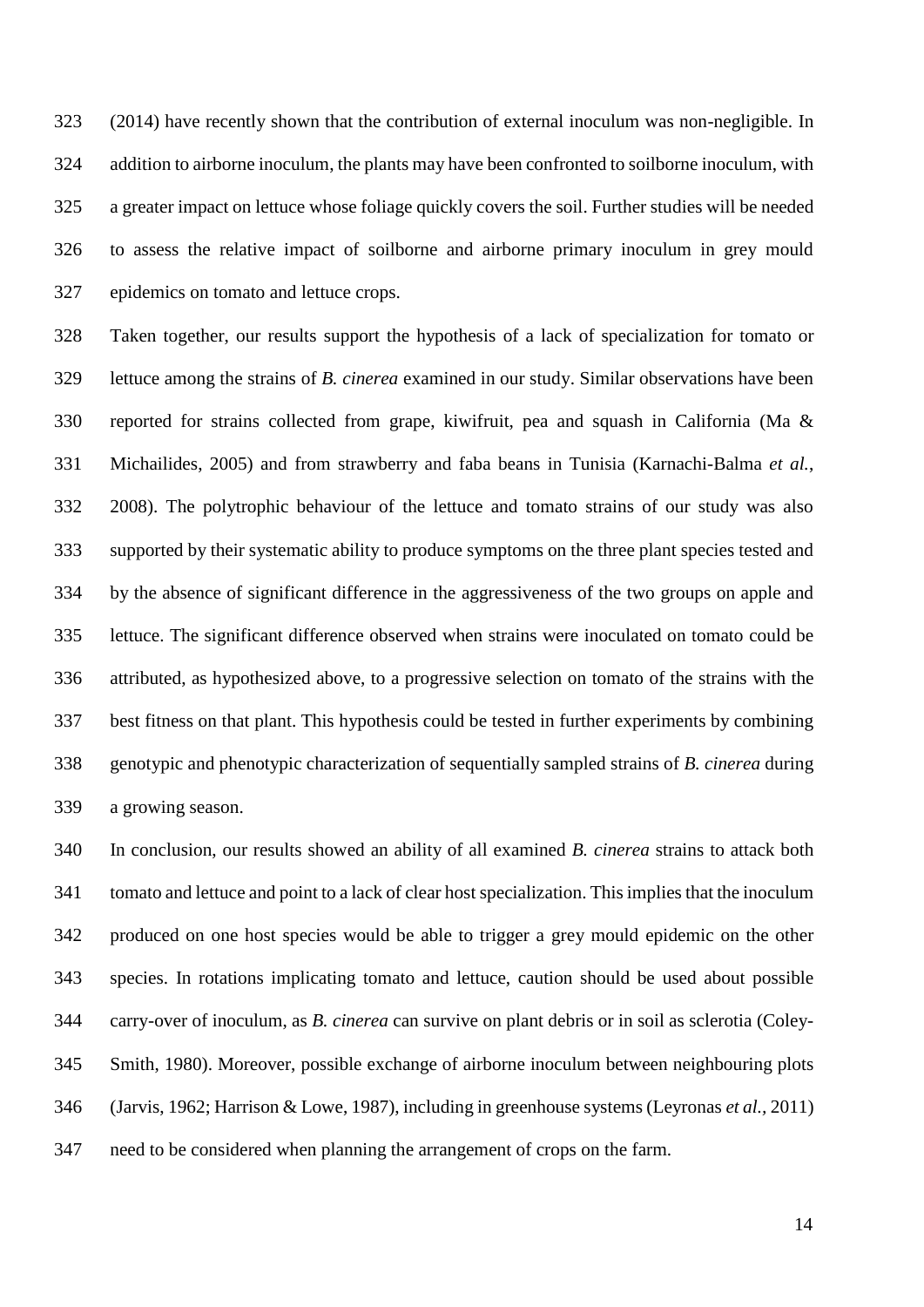#### **Acknowledgements**

 This study was supported by a grant of the French National Research Agency (Sysbiotel project). The authors thank Dr Karine Berthier for her precious help with genetic structure analyses. The authors also thank the interns who participated in strain sampling and phenotypic characterization (A. Pinault, M. Bordier, A. Del Vitto) and the plant production teams of the Experimental Unit of INRA Alenya-Roussillon and of the Plant Pathology Research Unit of INRA Avignon.

# **References**

 Agapow PM, Burt A, 2001. Indices of multilocus linkage disequilibrium. *Molecular Ecology Notes* **1**, 101-2.

- Arnaud-Haond S, Belkhir K, 2007. Genclone: a computer program to analyse genotypic data,
- test for clonality and describe spatial clonal organization. *Molecular Ecology Notes* **7**, 15-17

 Arnaud-Haond S, Duarte CM, Alberto F, Serrao EA, 2007. Standardizing methods to address clonality in population studies. *Molecular Ecology* **16**, 5115-39.

- Asadollahi M, Fekete E, Karaffa L, Flipphi M, Árnyasi M, Esmaeili M, Váczy KZ, Sándor
- E, 2013. Comparison of *Botrytis cinerea* populations isolated from two open-field cultivated
- host plants. *Microbiological Research* **168**, 379-88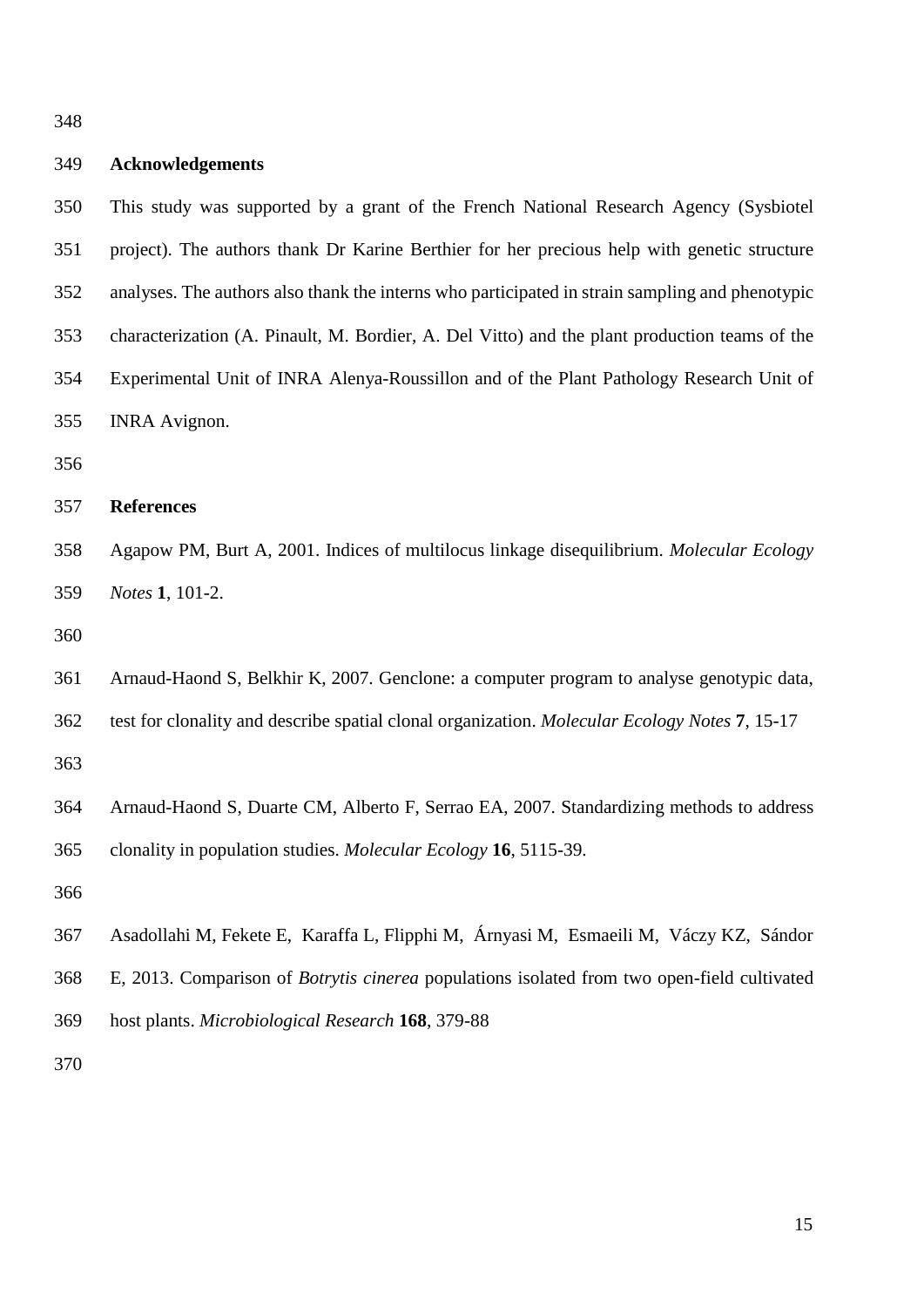| 371 |  |                                |  |  | Bardin M, Decognet V, Nicot PC, 2014. Remarkable predominance of a small number of          |  |
|-----|--|--------------------------------|--|--|---------------------------------------------------------------------------------------------|--|
| 372 |  |                                |  |  | genotypes in greenhouse populations of <i>Botrytis cinerea</i> . <i>Phytopathology</i> doi: |  |
|     |  | 373 10.1094/PHYTO-10-13-0271-R |  |  |                                                                                             |  |

 Cavalli-Sforza LL, Edwards AWF, 1967. Phylogenetic analysis: models and estimation procedures. *American Journal of Human Genetics* **19**, 233-57

Coley-Smith JR, 1980. Sclerotia and other structures in survival. In : Coley-Smith JR, Verhoeff

K, JarvisWR (eds) *The biology of* Botrytis. 219-50. Academic Press, London UK

 Cotoras M, Silva E, 2005. Differences in the initial events of infection of *Botrytis cinerea* strains isolated from tomato and grape. *Mycologia* **97**, 485-92.

 Decognet V, Bardin M, Trottin-Caudal Y, Nicot PC, 2009. Rapid change in the genetic diversity of *Botrytis cinerea* populations after the introduction of strains in a tomato glasshouse. *Phytopathology* **99**, 185-93.

 Derckel JP, Baillieul F, Manteau S, Audran JC, Haye B, Lambert B and Legendre L, 1999. Differential induction of grapevine defences by two strains of *Botrytis cinerea*. *Phytopathology* **89**, 197-203.

- Dik AJ, Wubben JP, 2004. Epidemiology of *Botrytis* diseases in greenhouses. In: Elad Y, Williamson B, Tudzynski P, Delen N (eds) *Botrytis*: biology, pathology and control. 319-31.
- Kluwer Academic Publishers, Dordrecht, The Netherlands.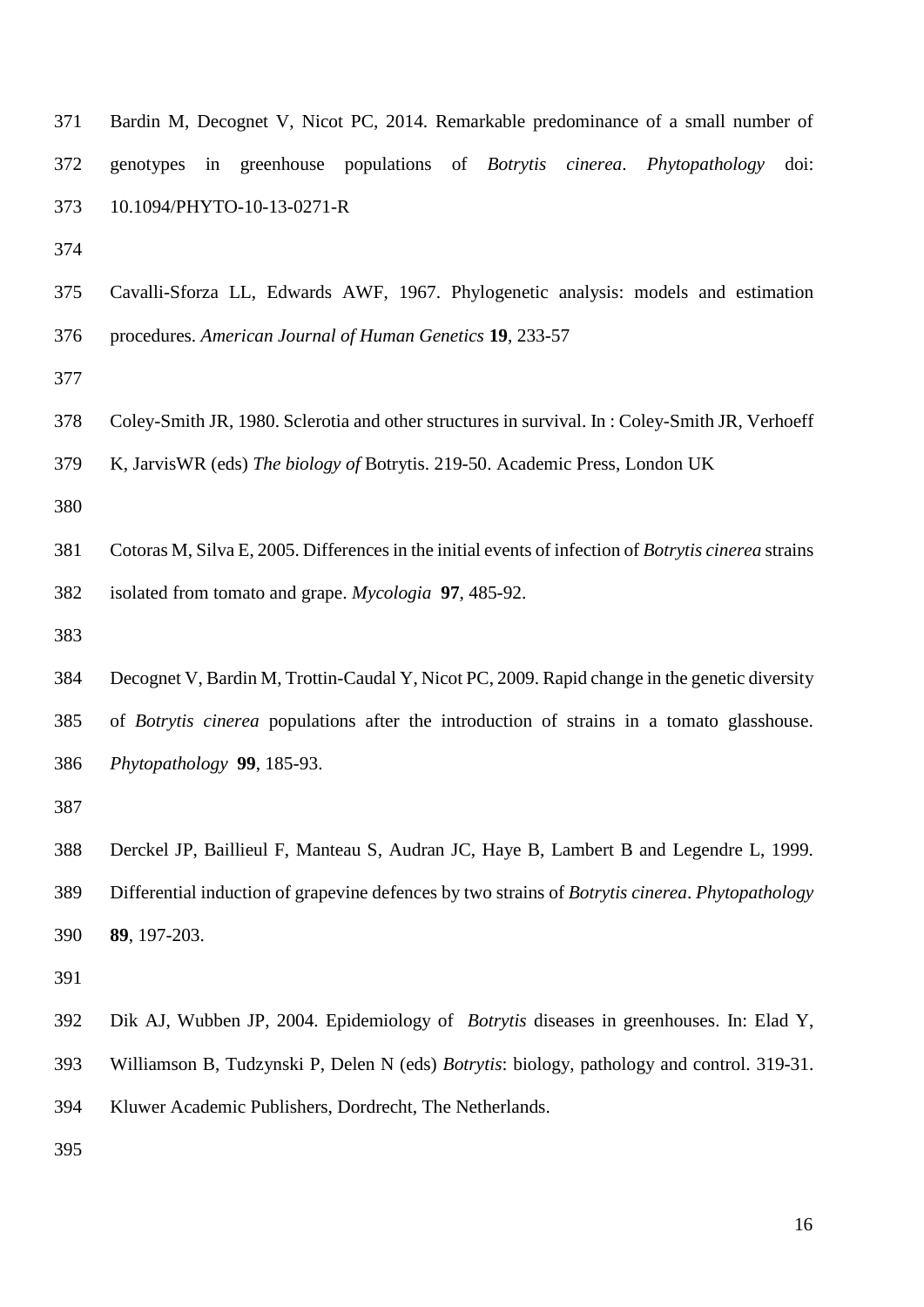- Diolez A, Marches F, Fortini D, Brygoo Y, 1995. Boty, a long-terminal-repeat retroelement in the phytopathogenic fungus *Botrytis cinerea*. *Applied and Environmental Microbiology* **61**, 103-8.
- 
- Excoffier L, Laval G, Schneider S, 2005. Arlequin ver. 3.0: An integrated software package for
- population genetics data analysis. *Evolutionary Bioinformatics Online* **1**, 47-50.
- 
- Fournier E, Giraud T, Loiseau A*,* Vautrin D, Estoup A, Solignac M, Cornuet JM, Brygoo Y,
- 2002. Characterization of nine polymorphic microsatellite loci in the fungus *Botrytis cinerea*
- (Ascomycota). *Molecular Ecology Notes* **2**, 253-5.
- 
- Fournier E, Giraud T, 2008. Sympatric genetic differentiation of a generalist pathogenic fungus,
- *Botrytis cinerea*, on two different host plants, grapevine and bramble. Journal of Evolutionary Biology **21**, 122-32
- 
- Giraud T, Fortini D, Levis C, Lamarque C, Leroux P, LoBuglio K, Brygoo Y, 1999. Two sibling
- species of the *Botrytis cinerea* complex, transposa and vacuma, are found in sympatry on numerous host plants. *Phytopathology* **89**, 967-73.
- 
- Giraud T, Gladieux P, Gravilets S, 2010. Linking the emergence of fungal plant diseases with ecological speciation. *Trends in Ecology and Evolution* **25**, 387-95
- 
- Goudet J, 1995. FSTAT (Vers.1.2): a computer program to calculate F-statistics. *Journal of heredity* **86**, 485-86
-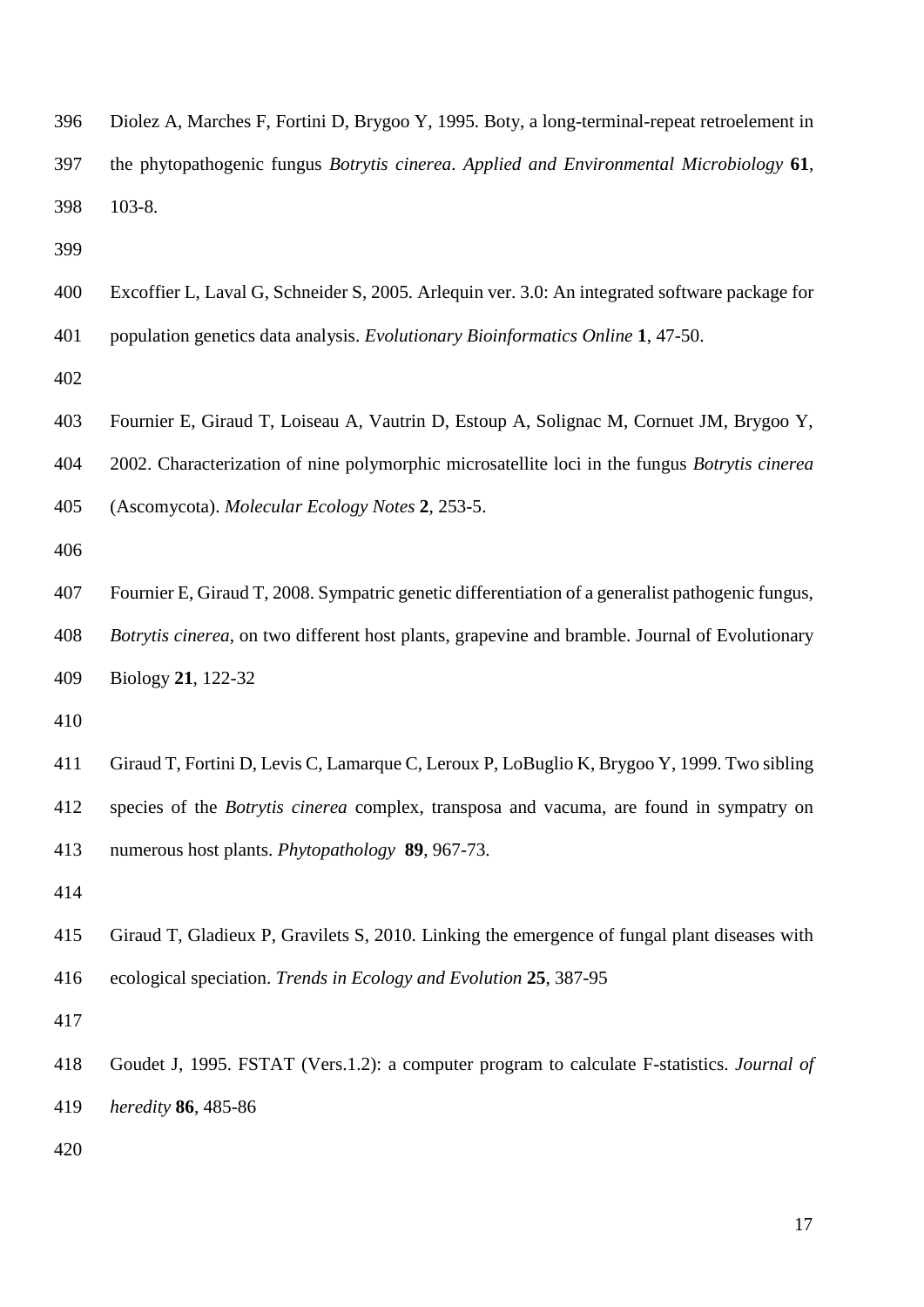Harrison JG, Lowe R, 1987. Wind dispersal of conidia of *Botrytis* spp. pathogenic to *Vicia faba*. *Plant Pathology* **36**, 5–15.

- Holz G, Coertze S, Williamson B, 2004. The ecology of *Botrytis* on plant surfaces. In: Elad Y,
- Williamson B, Tudzynski P, Delen N (eds) *Botrytis*: biology, pathology and control. 9-27.
- Kluwer Academic Publishers, Dordrecht, The Netherlands.

 Isenegger DA, Macleod WJ, Ford R, Taylor PWJ, 2008. Genotypic diversity and migration of clonal lineages of *Botrytis cinerea* from chickpea fields of Bangladesh inferred by microsatellite markers. *Plant Pathology* **57**, 967-73.

 Jarvis WR, 1962. The dispersal of spores of *Botrytis cinerea* Fr. in a raspberry plantation. *Transactions of the British Mycological Society* **45**, 549–59.

 Jarvis WR, 1980. Epidemiology. In : Coley-Smith JR, Verhoeff K, JarvisWR (eds) *The biology of* Botrytis. 219-50. Academic Press, London UK

 Jombart T, 2008. Adegenet: a R package for the multivariate analysis of genetic markers. *Bioinformatics* **24**, 1403-05.

- Jombart T, Devillard S, Balloux F, 2010. Discriminant analysis of principal components: a new
- method for the analysis of genetically structured populations. *BMC Genetics* **11**, 94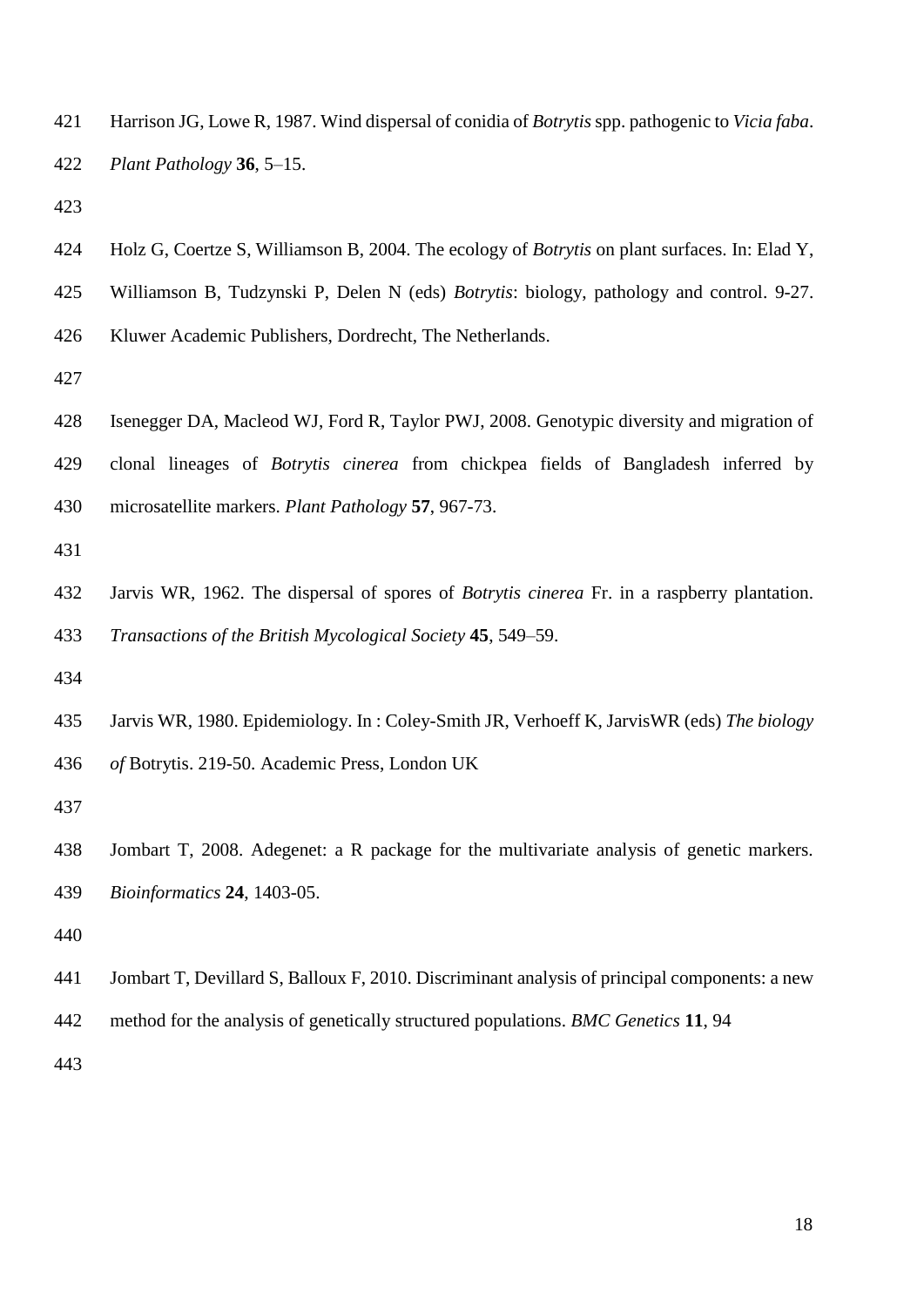| 444 | Karnachi-Balma S, Gautier A, Raies A, Fournier E, 2008. Geography, plants and growing                      |
|-----|------------------------------------------------------------------------------------------------------------|
| 445 | systems shape the genetic structure of Tunisian <i>Botrytis cinerea</i> populations. <i>Phytopathology</i> |
| 446 | 98, 1271-79                                                                                                |

 Leyronas C, Duffaud M, Nicot PC, 2012. Compared efficiency of the isolation methods for *Botrytis cinerea*. *Mycology* **3**, 221-225

 Leyronas C, Fatnassi H, Bardin M, Boulard T, Nicot PC, 2011. Modelling *Botrytis cinerea* spore exchanges and production in unheated greenhouses. *Journal of Plant Pathology* **93**, 407- 14

 Nicot PC, Mermier M, Vaissière BE, Lagier J, 1996. Differential spore production by *Botrytis cinerea* on agar medium and plant tissue under near-ultraviolet light-absorbing polyethylene film. *Plant Disease* **80**, 555-58

Ma Z, Michailides TJ, 2005. Genetic structure of *Botrytis cinerea* populations from different

host plants in California. *Plant Disease* **89**, 1083-89

Muñoz G, Hinrichsen P, Brygoo Y, Giraud T, 2002. Genetic characterisation of *Botrytis cinerea* 

populations in Chile. *Mycological Research* **106**, 594-601.

 Nei M, 1978. Estimation of average heterozygosity and genetic distance from a small number of individuals. *Genetics* **89,** 583-90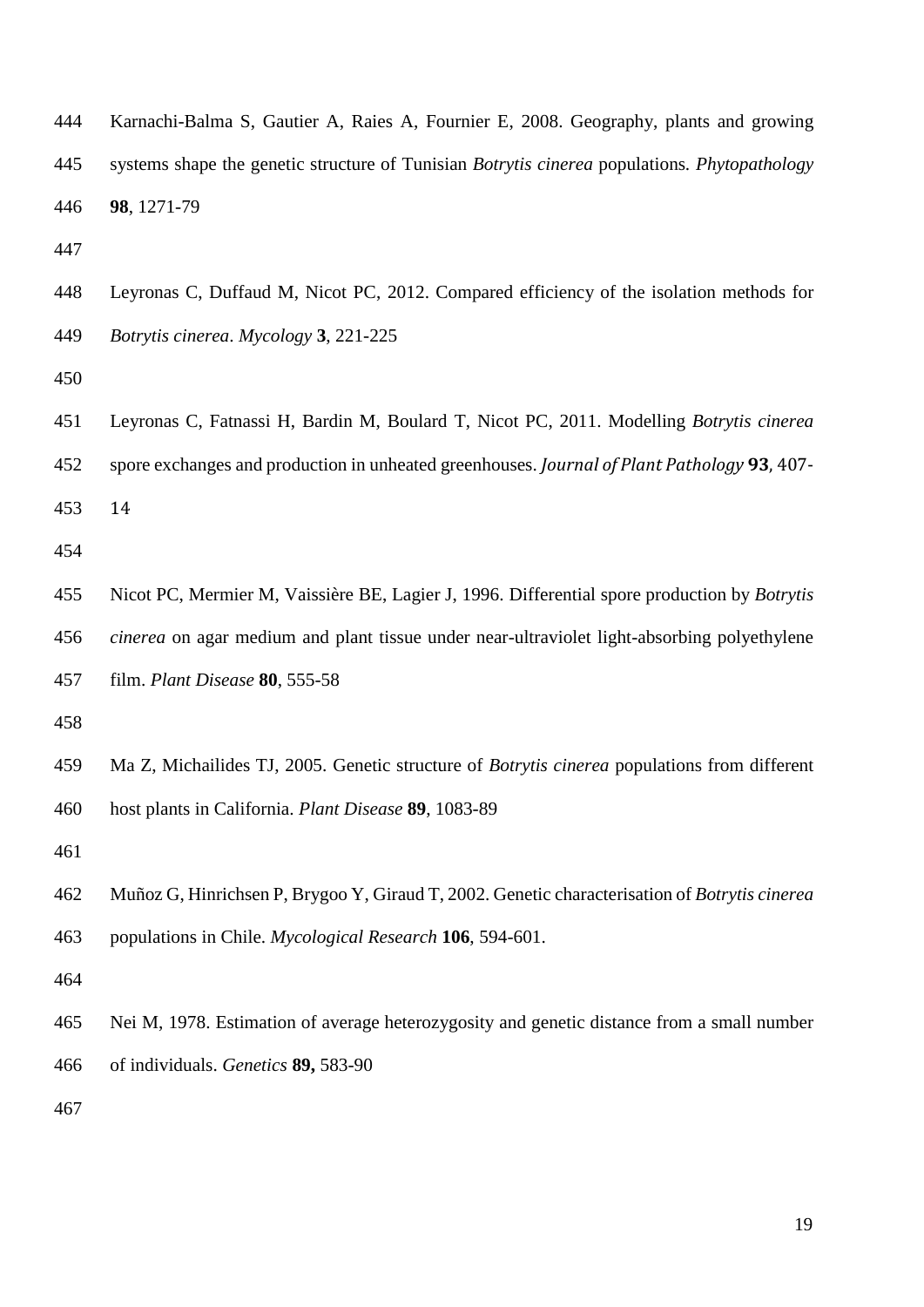- Page RDM, 1996. TREEVIEW: an application to display phylogenetic trees on personal computers. *Computer Applications in the Biosciences* **12**, 357-58.
- 
- Pie K, Brouwer YJC, 1993. Susceptibility of cut rose flower cultivars to infections by different isolates of *Botrytis cinerea*. *Journal of Phytopathology*, **137**, 233-44.
- 
- Rajaguru BAP, Shaw MW, 2010. Genetic differentiation between hosts and locations in populations of latent *Botrytis cinerea* in southern England. *Plant Pathology* **59**, 1081-90.
- 
- Walker AS, gautier A, Confais J, Martinho D, Viaud M, Le Pêcheur P, Dupont J, Fournier E,
- 2011**.** *Botrytis pseudocinerea*, a new cryptic species causing gray mold in French vineyards in
- sympatry with *Botrytis cinerea*. *Phytopathology* **101**, 1433-45
- 
- Wessels BA, Lamprecht SC, Linde CC, Fourie PH, Mostert L, 2013.Characterization of the
- genetic variation and fungicide resistance in *Botrytis cinerea* populations on rooibos seedlings
- in the Western Cape of South Africa. *European Journal of Plant Pathology* **136**, 407-17
- 
- 
- 
- 
- 
- 
- 
- 
- 
- 
-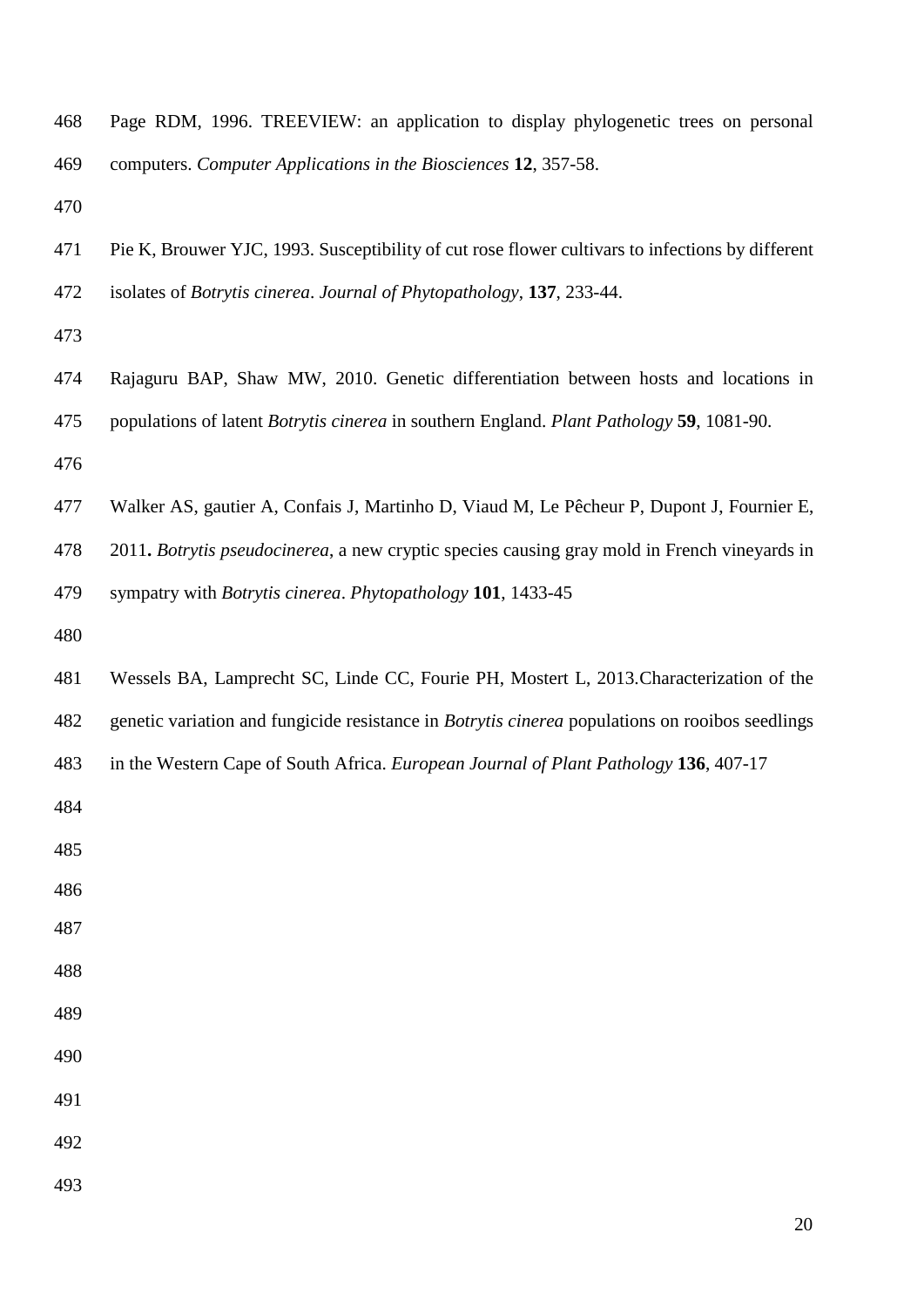Table 1: Genetic diversity of *B. cinerea* strains collected on lettuce and tomato.

|              | Sample size | $Hnb$ <sup>a,f</sup> | Allelic<br>richness | No. of distinct<br>MLH <sup>b</sup> | Haplotypic<br>diversity | $D^*$ <sup>c</sup> | Evenness | $r_d$ <sup>d,f</sup>   |
|--------------|-------------|----------------------|---------------------|-------------------------------------|-------------------------|--------------------|----------|------------------------|
| <b>Total</b> | 86          | 0.74(0.11)           | 9.8                 | 43                                  | 0.49                    | 0.947              | 0.835    | $0.15$ HS <sup>e</sup> |
| Lettuce      | 44          | 0.77(0.12)           | 9.2                 | 31                                  | 0.69                    | 0.969              | 0.758    | 0.13 HS                |
| Tomato       | 42          | 0.62(0.12)           | 4.7                 | 16                                  | 0.37                    | 0.912              | 0.867    | $0.13$ HS              |

a : unbiased gene diversity (standard deviation between brackets)

- b : multilocus haplotype
- c : Diversity Simpson's index
- d : linkage disequilibrium
- e : highly significant at the 5% level

f: computed with clone-corrected data (data set with only one example of each haplotype) to remove bias of overrepresentation of clones.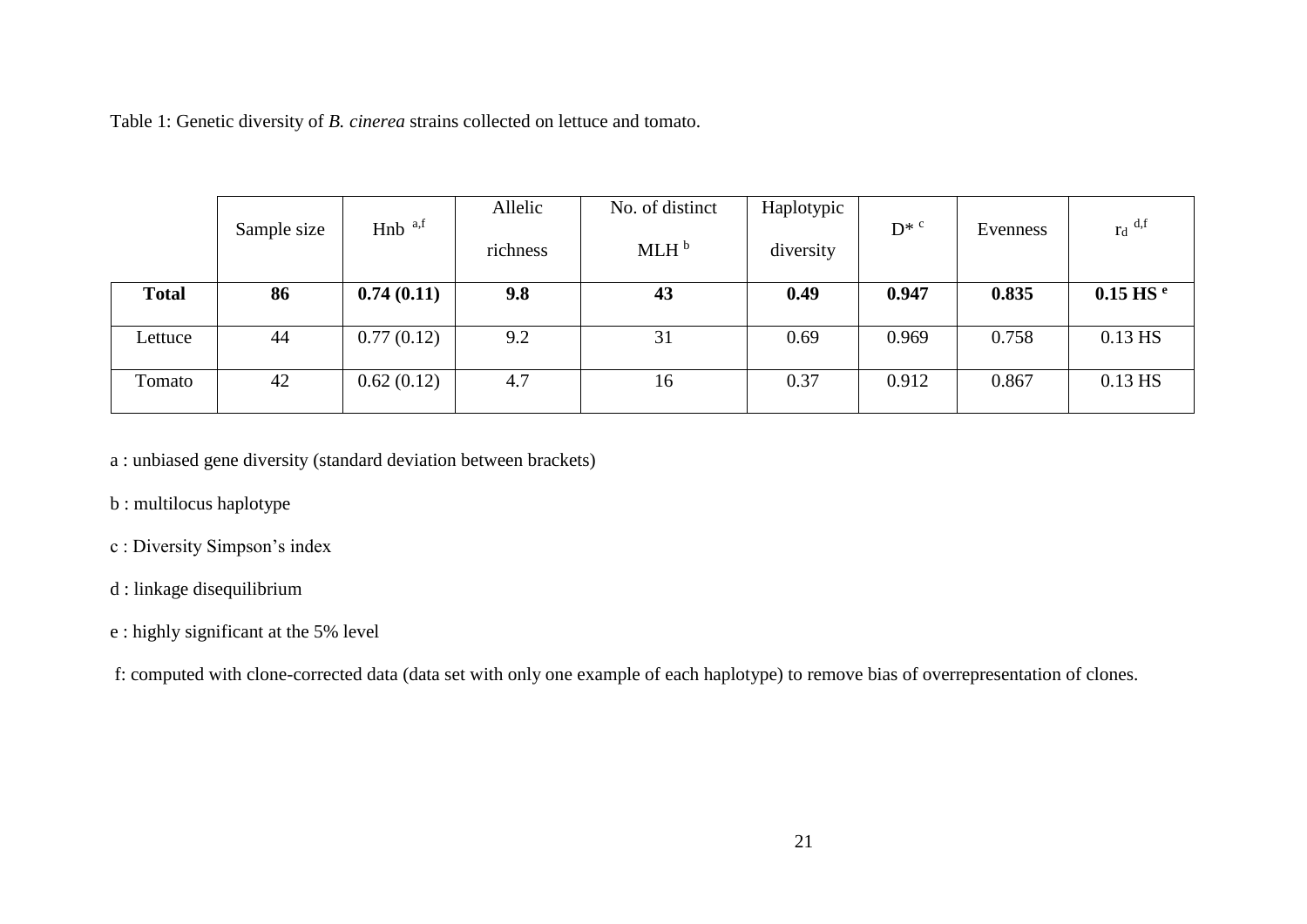Table 2: Allelic richness based on minimum sample size (AR) and unbiased gene diversity (Hnb) per microsatellite locus in lettuce and tomato strains of *B. cinerea*

| Host of | BC1 |      | BC <sub>2</sub> |      |           | BC <sub>3</sub> |           | BC4  |     | BC <sub>5</sub> |           | BC <sub>6</sub> | BC7 |      | BC <sub>9</sub> |      | <b>BC10</b> |      |
|---------|-----|------|-----------------|------|-----------|-----------------|-----------|------|-----|-----------------|-----------|-----------------|-----|------|-----------------|------|-------------|------|
| origin  | AR  | Hnb  | AR              | Hnb  | <b>AR</b> | Hnb             | <b>AR</b> | Hnb  | AR  | Hnb             | <b>AR</b> | Hnb             | AR  | Hnb  | AR              | Hnb  | AR          | Hnb  |
| Lettuce | 9.7 | 0.84 | 10.88           | 0.89 | 7<br>.6   | 0.77            | 2.7       | 0.50 | 8.9 | 0.83            | 11.4      | 0.81            | 8.2 | 0.79 | 5.3             | 0.61 | 8.3         | 0.84 |
| Tomato  | h   | 0.71 | 6               | 0.74 | 4         | 0.65            | ◠         | 0.51 | 4   | 0.42            | 5         | 0.51            | 4   | 0.69 |                 | 0.51 | 6           | 0.75 |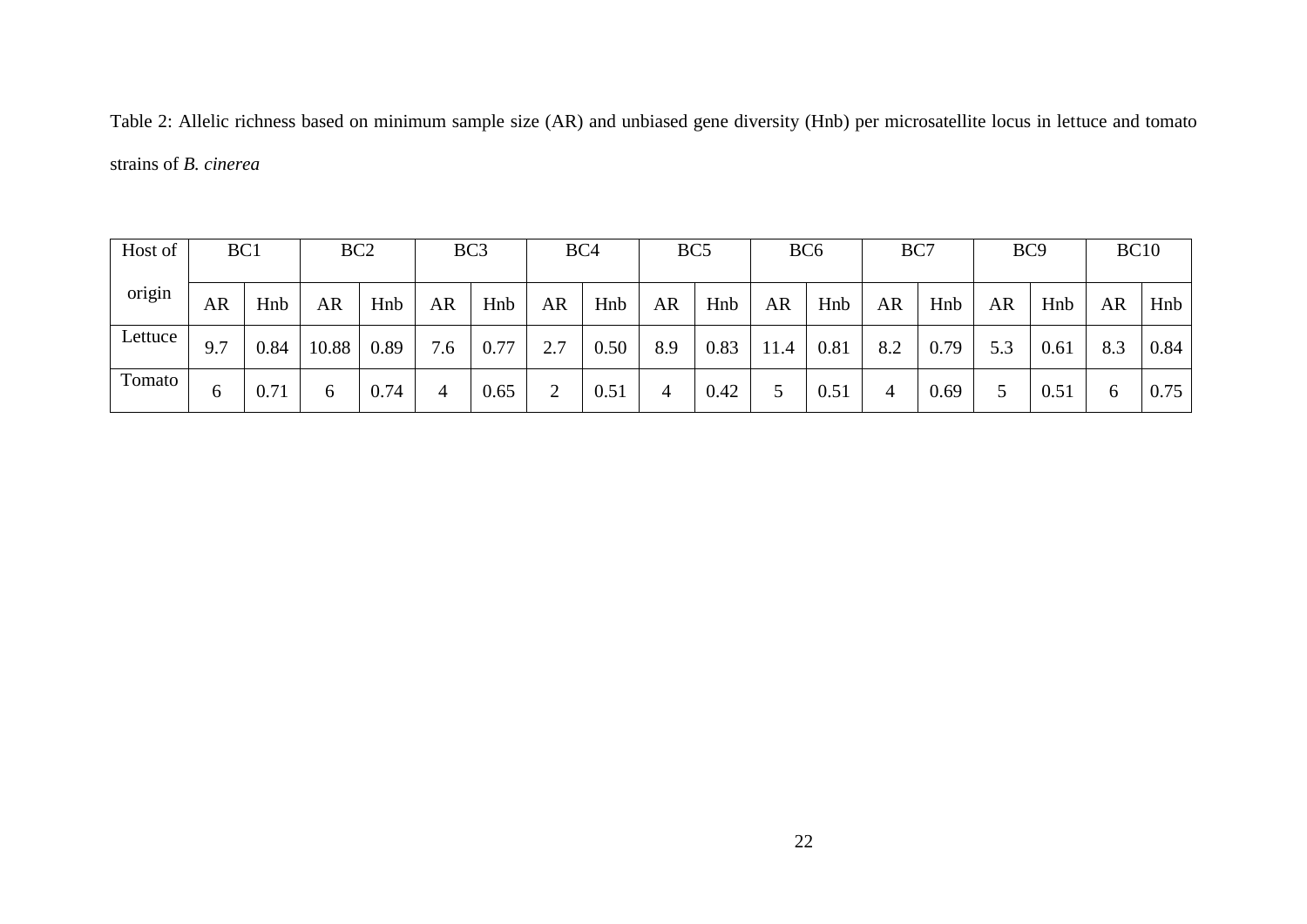Table 3: Genetic diversity reported for *B. cinerea* strains collected from crops grown under greenhouse and in open field. In all studies, strains were genotyped using the microsatellites described by Fournier *et al*. (2002)

| Plant host     | Growing    | Location                   |           | Mean number of | Haplotypic             | Reference                   |
|----------------|------------|----------------------------|-----------|----------------|------------------------|-----------------------------|
|                | system     |                            | diversity | allele/locus   | diversity <sup>a</sup> |                             |
| <i>lettuce</i> | greenhouse | <b>France (South West)</b> | 0.77      | 9.20           | 0.69                   | present study               |
| tomato         | greenhouse | <b>France (South West)</b> | 0.62      | 4.70           | 0.37                   | present study               |
| tomato         | greenhouse | Tunisia (Cap Bon+North)    | 0.62      | 3.89           | 0.48                   | Karnachi-Balma et al., 2008 |
| strawberry     | greenhouse | Tunisia (Cap Bon)          | 0.70      | 7.11           | 0.87                   | Karnachi-Balma et al., 2008 |
| grapevine      | greenhouse | Tunisia (Grand Tunis)      | 0.70      | 5.89           | 0.90                   | Karnachi-Balma et al., 2008 |
| grapevine      | open field | France (Bourgogne)         | 0.51      | 3.62           | $\mathbf{1}$           | Fournier & Giraud, 2008     |
| chickpea       | open field | Bangladesh                 | 0.54      | na             | 0.47                   | Isenegger et al., 2008      |
| grapevine      | open field | France (Anjou)             | 0.59      | 4.87           | 0.97                   | Fournier & Giraud, 2008     |
| grapevine      | open field | Tunisia (North)            | 0.60      | 3.78           | 0.75                   | Karnachi-Balma et al., 2008 |
| grapevine      | open field | France (Champagne)         | 0.64      | 4.75           | $\mathbf{1}$           | Fournier & Giraud, 2008     |
| grapevine      | open field | France (Alsace)            | 0.64      | 5              | $\mathbf{1}$           | Fournier & Giraud, 2008     |
| rooibos        | open field | South Africa               | 0.67      | 5.6            | 0.48                   | Wessels et al., 2013        |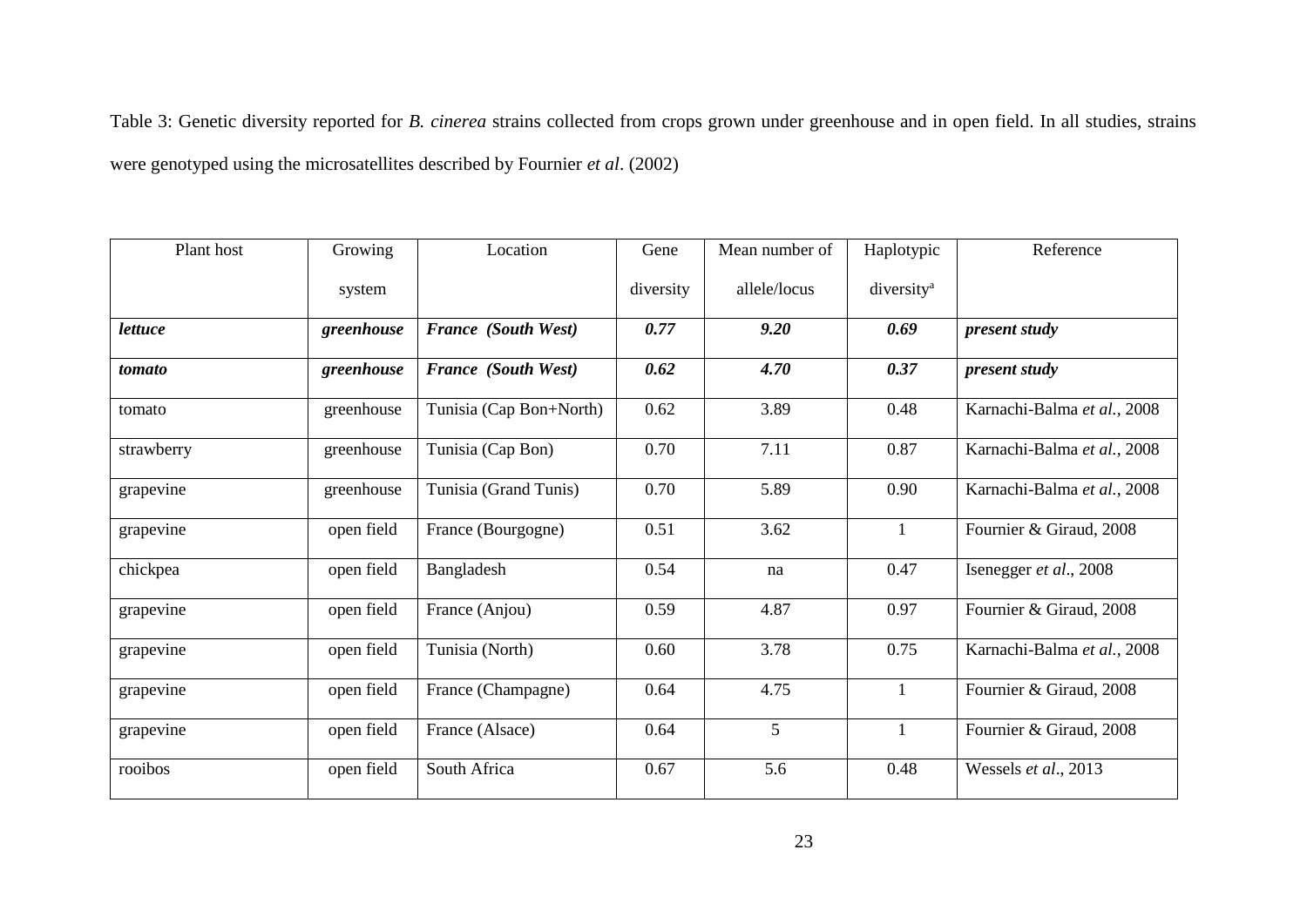| grapevine                | open field | France (Bordelais) | 0.69 | 5.75  |      | Fournier & Giraud, 2008    |
|--------------------------|------------|--------------------|------|-------|------|----------------------------|
| faba bean                | open field | Tunisia            | 0.75 | 6.33  |      | Karnachi-Balma et al. 2008 |
| strawberry               | open field | Tunisia (Cap Bon)  | 0.80 | 8.33  | 0.95 | Karnachi-Balma et al. 2008 |
| raspberry and strawberry | open field | Hungary            | 0.82 | na    | 0.37 | Asadollahi et al., 2013    |
| strawberry               | open field | England            | 0.86 | 17.10 | na   | Rajaguru & Shaw, 2010      |
| primrose                 | open field | England            | 0.87 | 9.9   | na   | Rajaguru & Shaw, 2010      |
| blackberry               | open field | England            | 0.88 | 20.80 | na   | Rajaguru & Shaw, 2010      |
| dandelion                | open field | England            | 0.88 | 13.8  | na   | Rajaguru & Shaw, 2010      |

a: haplotypic diversity index directly available or computed (on the basis of reported information) as the ratio of (number of distinct MLG - 1) over

( sample size - 1)

na : data not available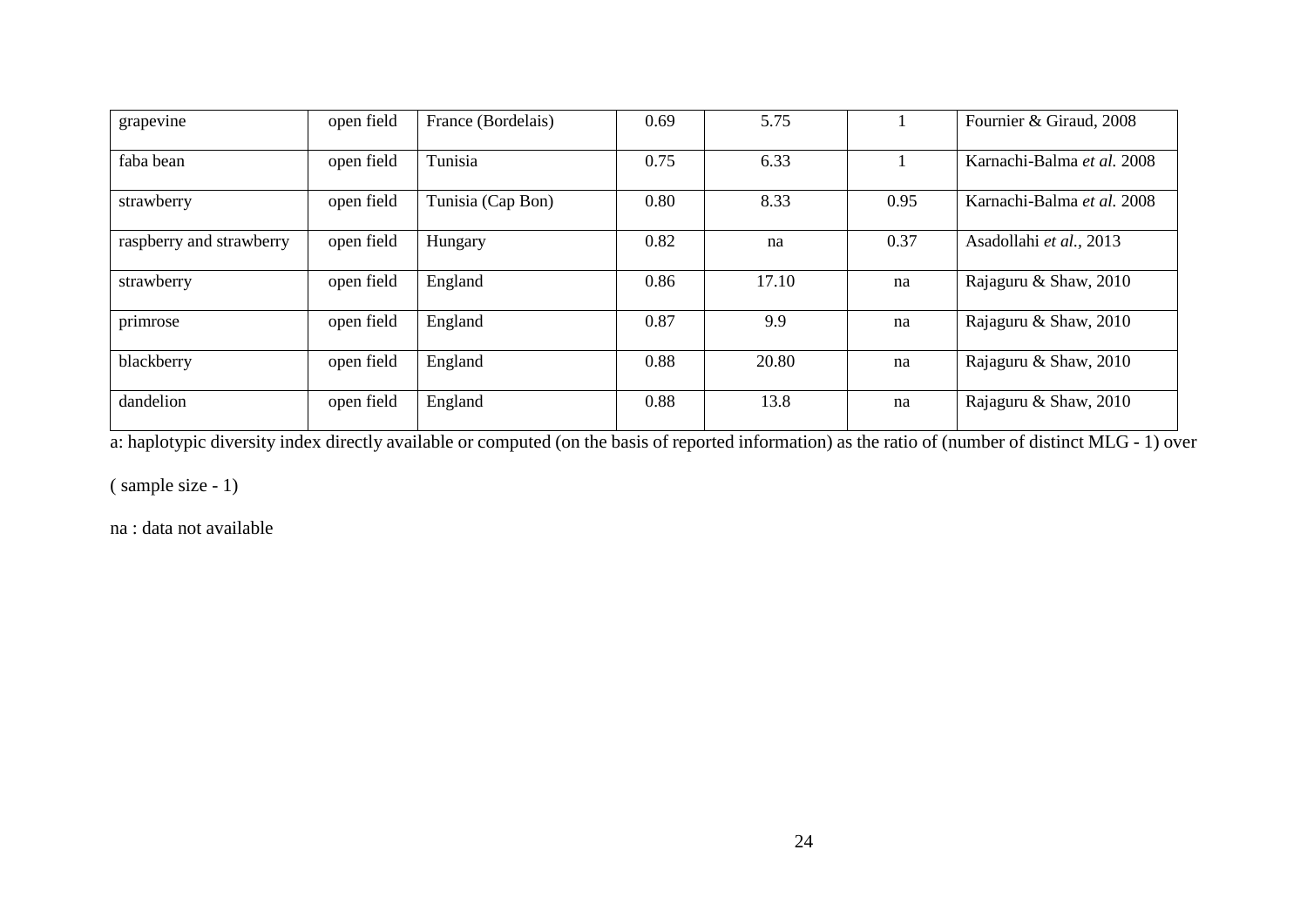Figure 1: Experimental set up combining a lettuce crop (on each side of a greenhouse) grown together with a tomato crop (in the middle).

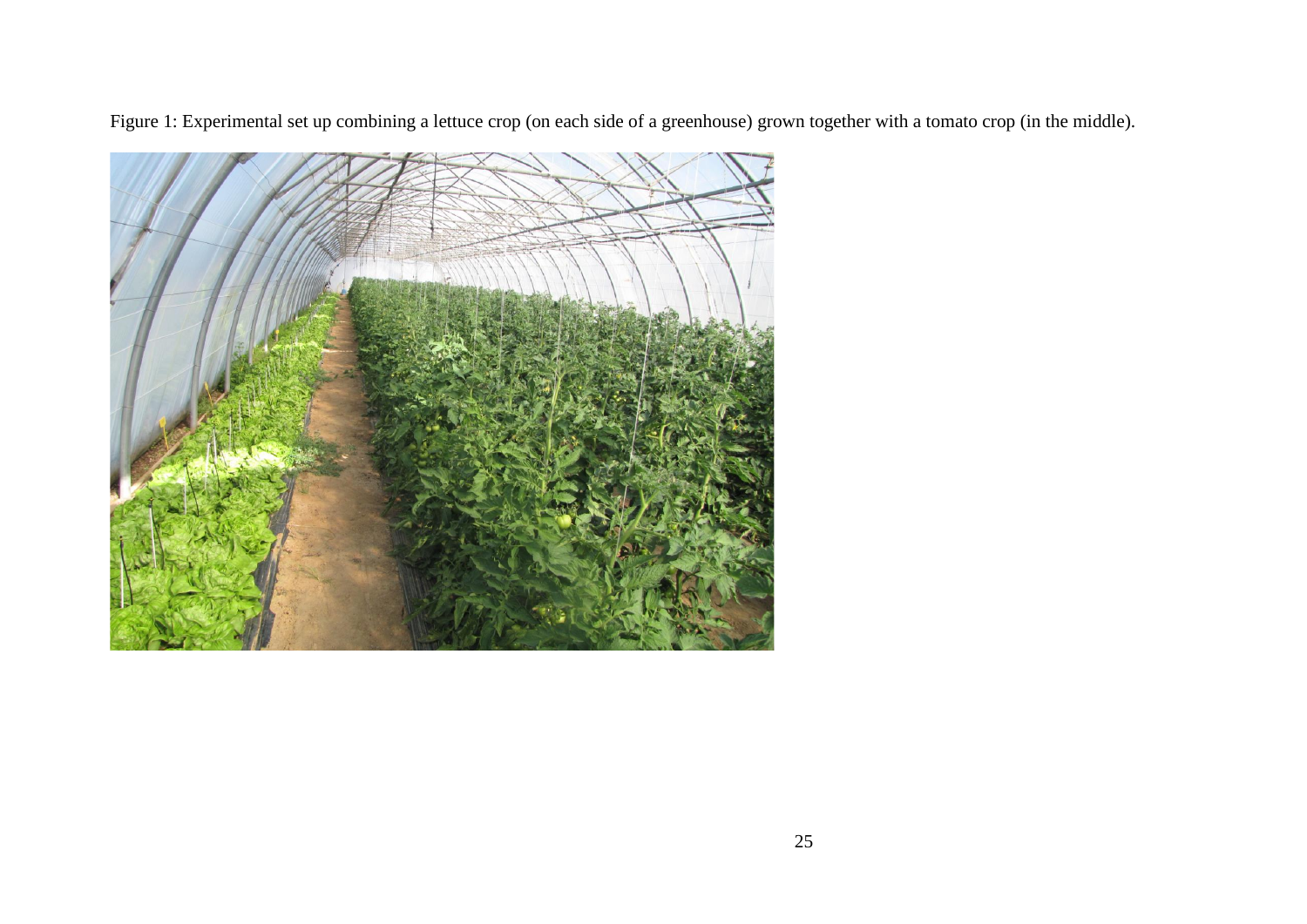

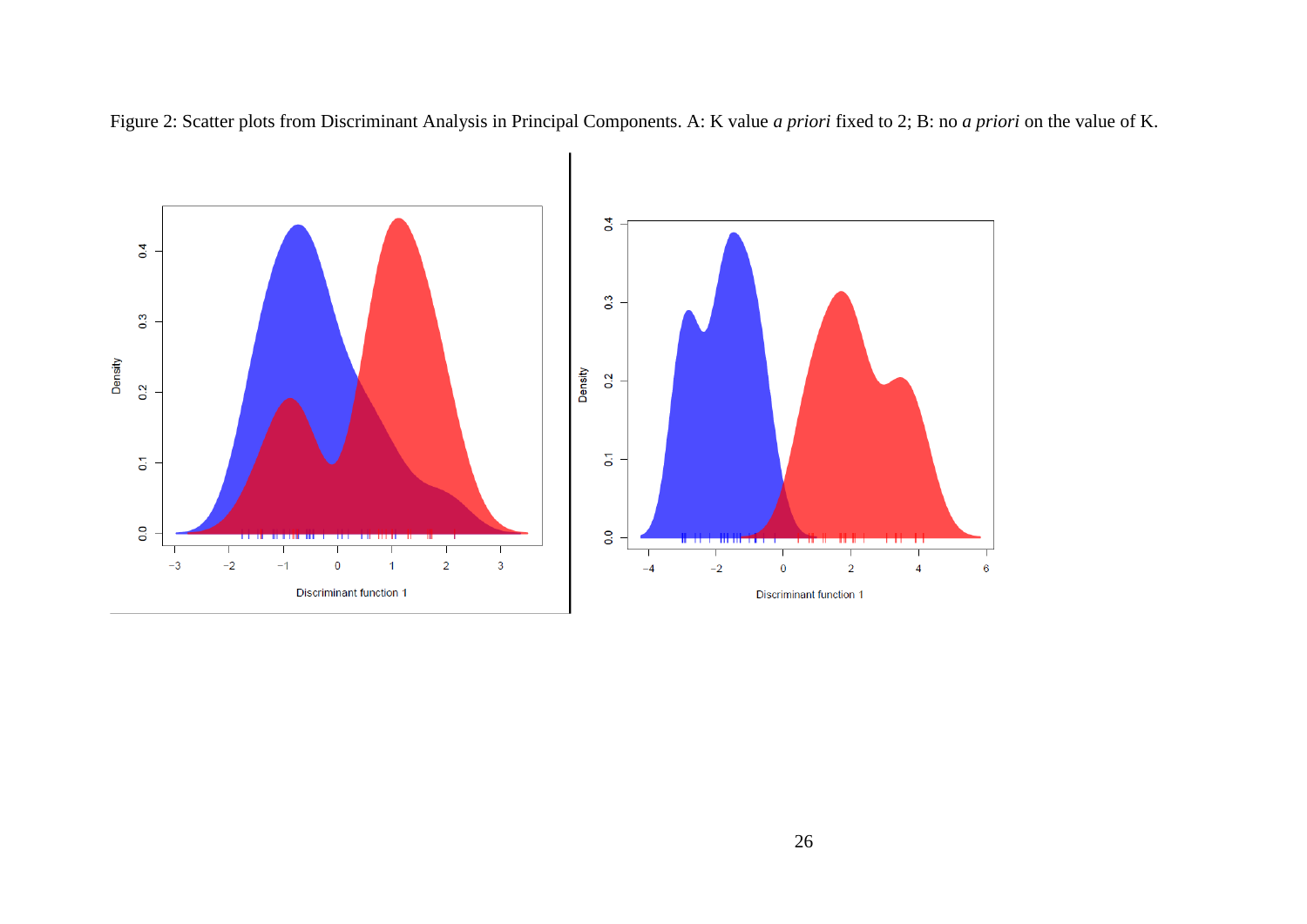Figure 3: Neighbor-joining tree (based on the distance of Cavalli-Sforza & Edwards (1967)) showing the genetic relationships among 31 strains of *Botrytis cinerea* collected from lettuce and 16 strains collected from tomato. The analysis was done on the set of data corrected for clonality. Support for the nodes was assessed by bootstrapping loci 1500 times. Red boxes identify tomato strains. Circles identify haplotypes common to lettuce strains and tomato strains.